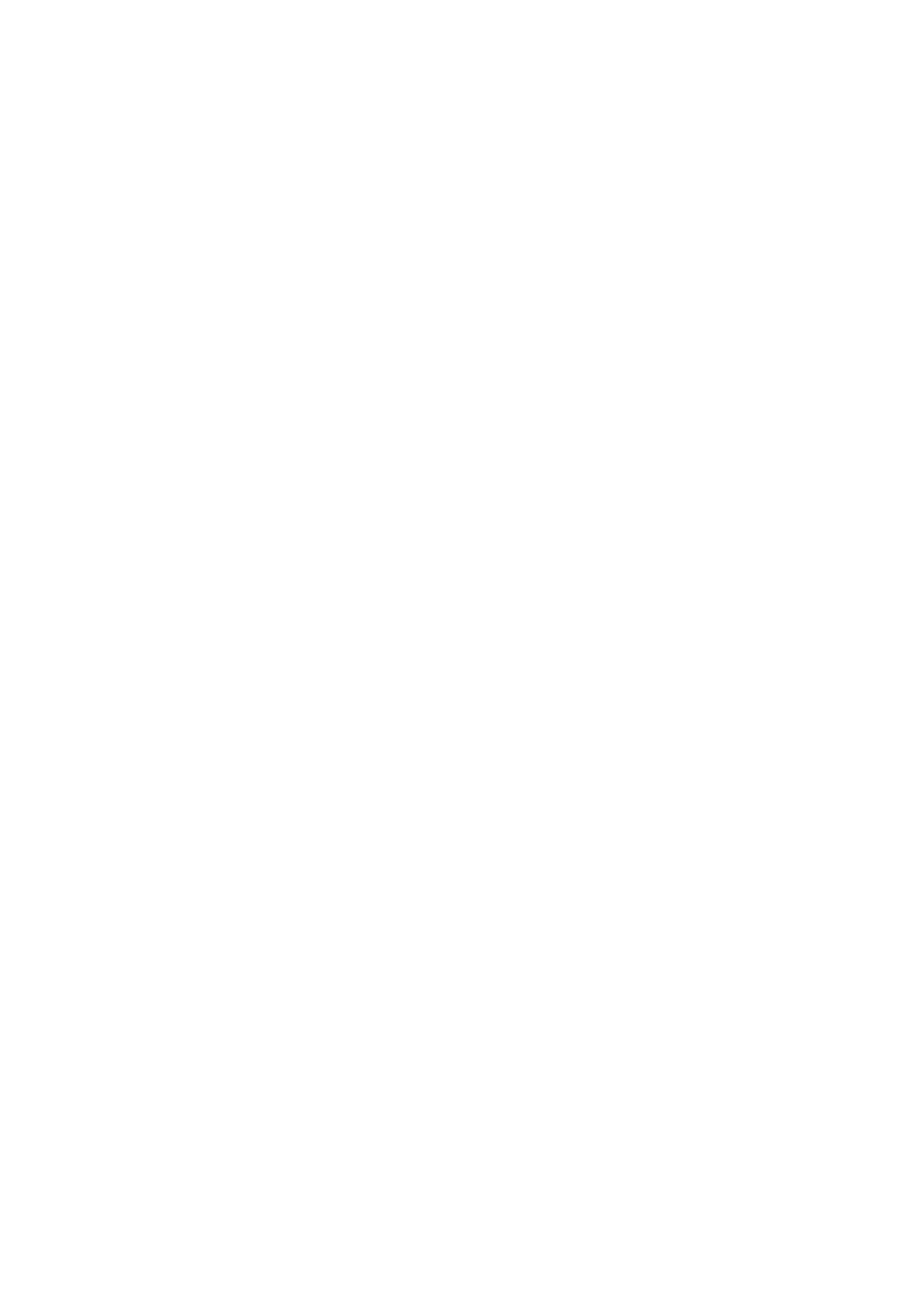# **Contents**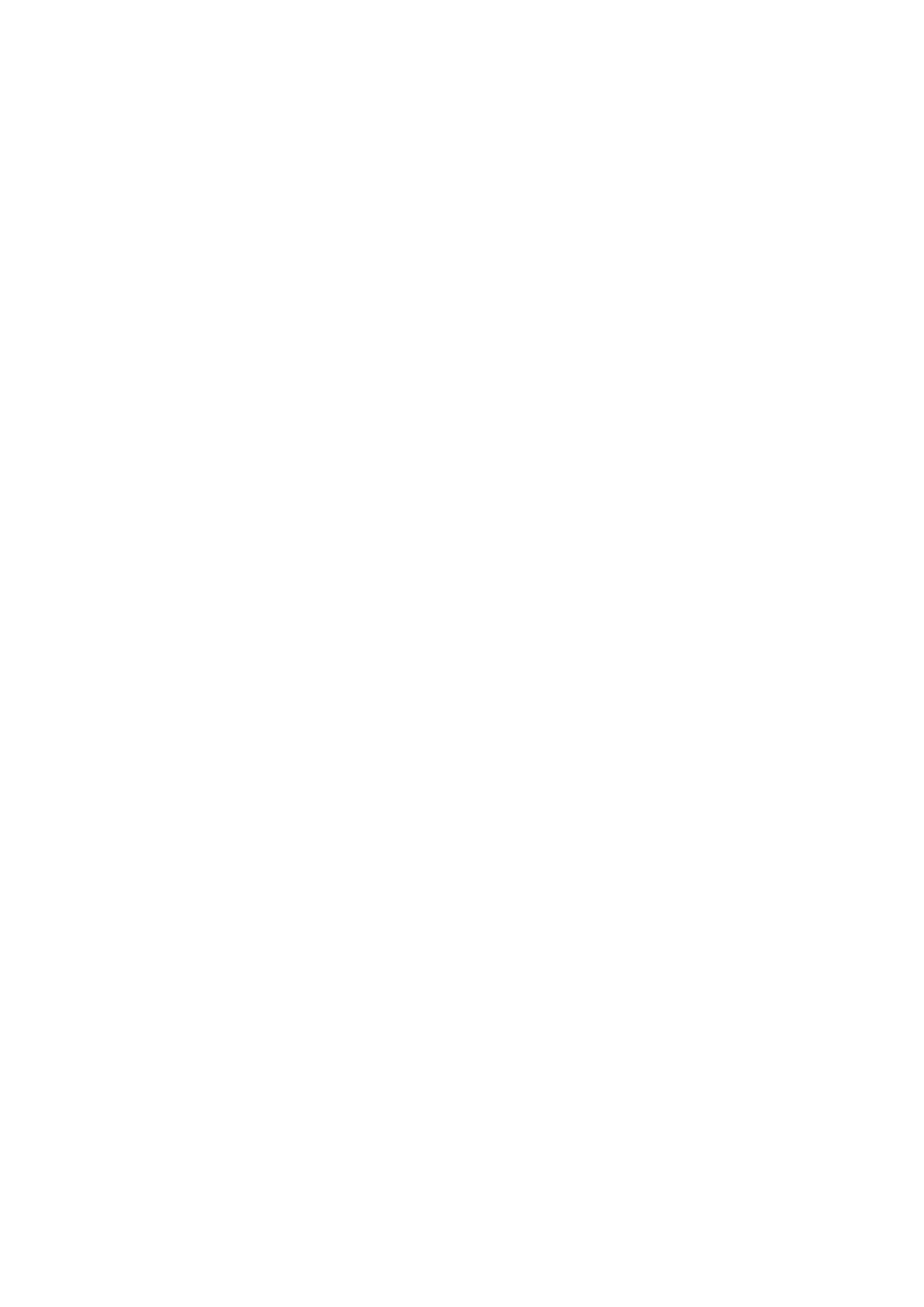# <span id="page-4-0"></span>**Introduction**

Allen Engineering Corporation (AEC) designs, engineers, manufactures and markets concrete and related equipment with a number one goal of Total Customer Satisfaction.

AEC is a family-owned, American Manufacturer of high quality equipment that is sold and rented through a network of dealers and rental centers around the world.

<span id="page-4-1"></span>For more information, visit the AEC web site at www.alleneng.com Allen Engineering Corporation 819 S 5th St Paragould, AR 72450

# **About the Safety and operating instructions**

The aim of the instructions is to provide you with knowledge of how to use the machine in an efficient, safe way. The instructions also give you advice and tell you how to perform regular maintenance on the machine.

Before using the machine for the first time you must read these instructions carefully and understand all of them.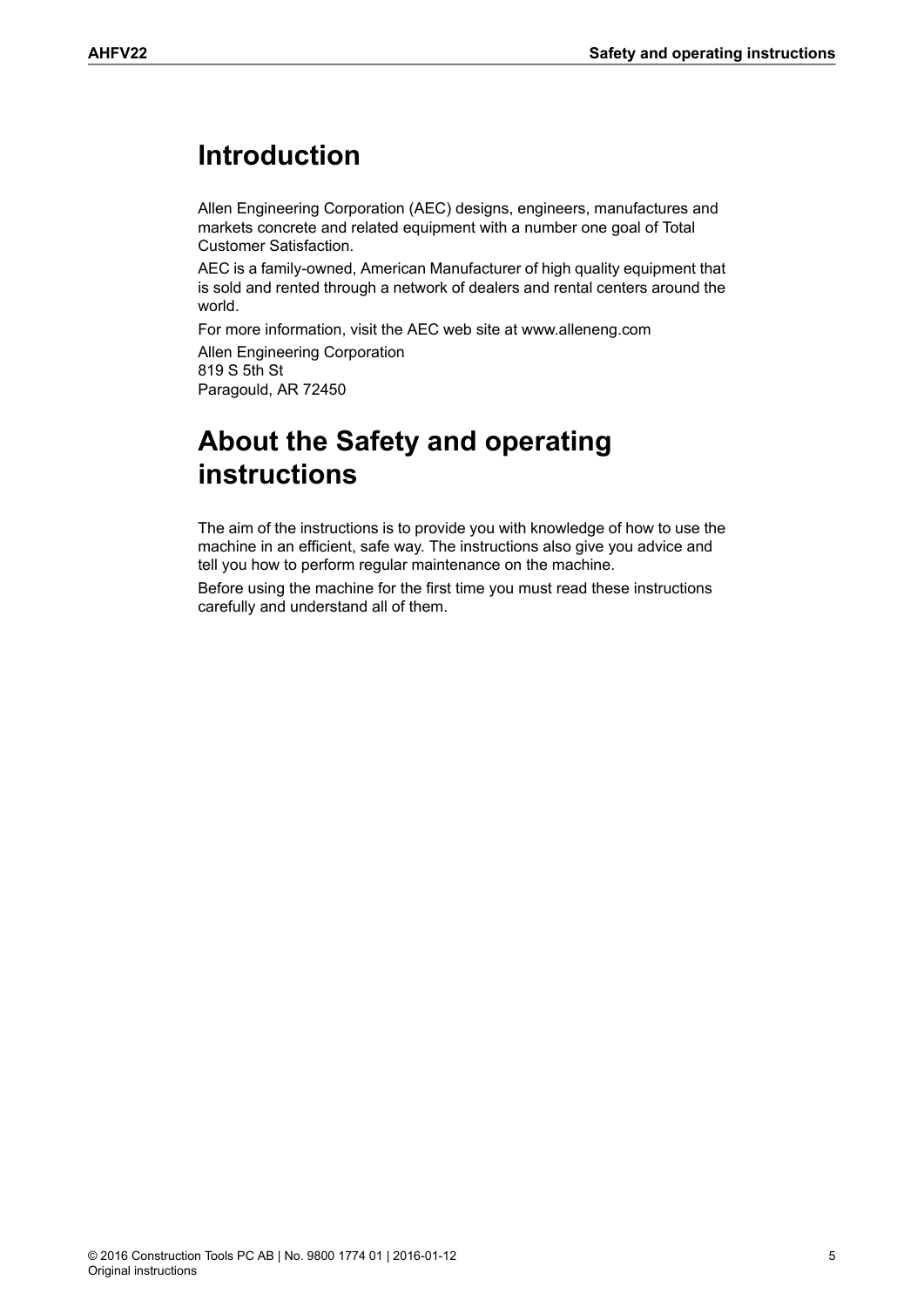# <span id="page-5-0"></span>**Safety instructions**

To reduce the risk of serious injury or death to yourself or others, read and understand the Safety and operating instruction before installing, operating, repairing, maintaining, or changing accessories on the machine.

Post this Safety and operating instruction at work locations, provide copies to employees, and make sure that everyone reads the Safety and operating instruction before operating or servicing the machine. For professional use only.

In addition, the operator or the operator's employer must assess the specific risks that may be present as a result of each use of the machine.

<span id="page-5-1"></span>Save all warnings and instructions for future reference.

# **Safety signal words**

The safety signal words Danger, Warning and Caution have the following meanings:

| <b>DANGER</b>  | Indicates a hazardous situation<br>which, if not avoided, will result<br>in death or serious injury.      |
|----------------|-----------------------------------------------------------------------------------------------------------|
| WARNING        | Indicates a hazardous situation<br>which, if not avoided, could<br>result in death or serious injury.     |
| <b>CAUTION</b> | Indicates a hazardous situation<br>which, if not avoided, could<br>result in minor or moderate<br>injury. |

# <span id="page-5-2"></span>**Working area**

## **DANGER Explosion hazard**

If a warm machine comes into contact with explosives, an explosion could occur. During operating with certain materials, sparks and ignition can occur. Explosions will lead to severe injuries or death.

- ►Never operate the machine in any explosive environment.
- $\triangleright$  Never use the machine near flammable materials, fumes or dust.
- ►Make sure that there are no undetected sources of gas or explosives.

## **WARNING Secure the working area**

Cluttered benches and insufficient lighting can cause personal accidents and result in serious injuries.

- $\blacktriangleright$  Keep the working area clean.
- $\blacktriangleright$  Maintain adequate lighting in the working area.

Only qualified and trained persons may operate or maintain the machine. They must be physically able to handle the bulk, weight, and power of the machine. Always use your common sense and good judgement.

<span id="page-5-3"></span>Keep bystanders, children, and visitors away while operating the machine. Distractions may cause loss of control.

# **Electrical safety**

## **DANGER Electrical hazard**

There is a risk of electrical shocks from electrically powered machines which can lead to serious injuries or death.

- ► Avoid body contact with earthed (grounded) surfaces.
- ►Make sure that there are no concealed wires or other sources of electricity in the working area.
- $\blacktriangleright$  Always check that the mains voltage corresponds with that stated on the data plate on the machine.

## **WARNING Electrical safety**

There is a risk of electrical shock if the electrical cable is not treated correctly, if the machine is damaged or modified. This can lead to serious injuries or death.

- ►The electrical plug on the machine must match the socket.
- $\blacktriangleright$  Never modify the electrical plug to match the socket.
- ► Do not use adapter plugs with earthed (grounded) machines.

Unmodified plugs and matching sockets will reduce the risk of electrical shock.

- ► Never move the machine by dragging the electrical cable.
- $\triangleright$  Disconnect the cable only by pulling the plug, never pull the electrical cable.
- $\blacktriangleright$  Make sure the electrical cable is not pinched in doors, fences or similar.
- $\blacktriangleright$  Check that the electrical cable and cable plug are intact and in good condition.
- ►Never connect a damaged electrical cable to the machine.
- ►Never touch the electrical cable if it becomes damaged during the work. Disconnect the electrical cable plug from the socket.
- $\blacktriangleright$  Always make sure that the electrical cable is kept away from water, oil and sharp edges.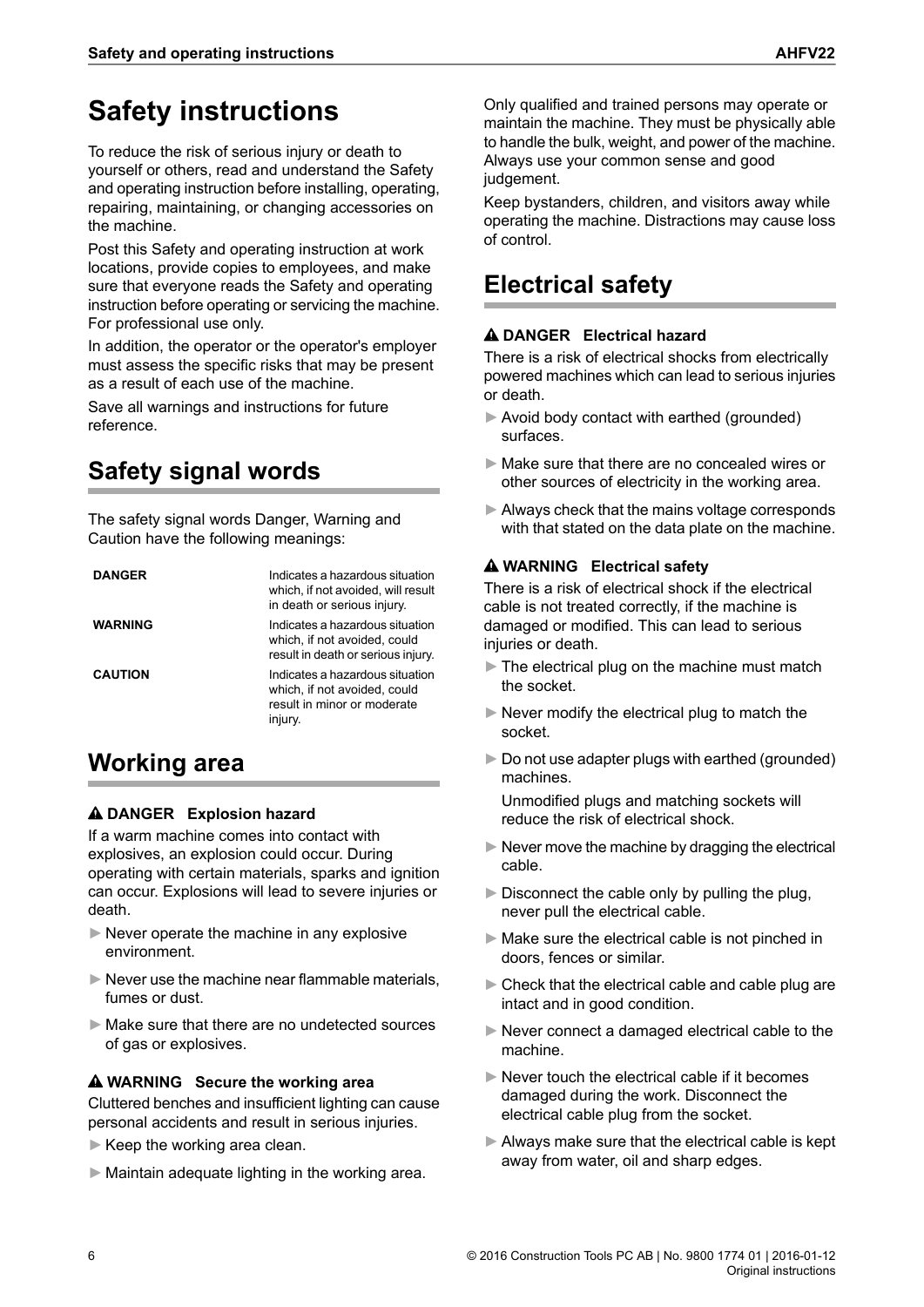►Do not expose the power tool to rain or wet conditions.

If water enters the machine, there is an increased risk of electrical shock.

►Use a residual current device (RCD) protected supply, if the machine must be operated in a damp location.

<span id="page-6-0"></span>The use of an RCD reduces the risk of electrical shock.

# <span id="page-6-1"></span>**Personal safety**

## **Personal protective equipment**

Always use approved protective equipment. Operators and all other persons in the working area must wear protective equipment, including at a minimum:

- Protective helmet
- Hearing protection
- Impact resistant eye protection with side protection
- Respiratory protection when appropriate
- Protective gloves
- <span id="page-6-2"></span>● Proper protective boots
- Appropriate work overall or similar clothing (not loose-fitting) that covers your arms and legs.

## **Drugs, alcohol or medication**

### **WARNING Drugs, alcohol or medication**

Drugs, alcohol or medication may impair your judgment and powers of concentration. Poor reactions and incorrect assessments can lead to severe accidents or death.

- ►Never use the machine when you are tired or under the influence of drugs, alcohol or medication.
- ► No person who is under the influence of drugs, alcohol or medication may operate the machine.

## **WARNING Involuntary start**

Involuntary start of the machine may cause injury.

- $\blacktriangleright$  Keep your hands away from the start and stop device until you are ready to start the machine.
- $\blacktriangleright$  Learn how the machine is switched off in the event of an emergency.

### **WARNING Slipping, tripping and falling hazards**

There is a risk of slipping or tripping or falling, for example tripping on the hoses or on other objects. Slipping or tripping or falling can cause injury. To reduce this risk:

- ►Always make sure that no hose or other object is in your way or in any other person's way.
- $\blacktriangleright$  Always make sure you are in a stable position with your feet as far apart as your shoulders width and keeping a balanced body weight.

## **WARNING Dust and fume hazard**

Dusts and/or fumes generated or dispersed when using the machine may cause serious and permanent respiratory disease, illness, or other bodily injury (for example, silicosis or other irreversible lung disease that can be fatal, cancer, birth defects, and/or skin inflammation).

Some dusts and fumes created by compaction work contain substances known to the State of California and other authorities to cause respiratory disease, cancer, birth defects, or other reproductive harm. Some examples of such substances are:

- Crystalline silica, cement, and other masonry products.
- Arsenic and chromium from chemically-treated rubber.
- Lead from lead-based paints.

Dust and fumes in the air can be invisible to the naked eye, so do not rely on eye sight to determine if there is dust or fumes are the air.

To reduce the risk of exposure to dust and fumes, do all of the following:

- ►Perform site-specific risk assessment. The risk assessment must include dust and fumes created by the use of the machine and the potential for disturbing existing dust.
- $\blacktriangleright$  Use proper engineering controls to minimize the amount of dust and fumes in the air and to minimize build-up on equipment, surfaces, clothing, and body parts. Examples of controls include: exhaust ventilation and dust collection systems, water sprays, and wet drilling. Control dusts and fumes at the source where possible. Make sure that controls are properly installed, maintained and correctly used.
- ► Wear, maintain and correctly use respiratory protection as instructed by your employer and as required by occupational health and safety regulations. The respiratory protection must be effective for the type of substance at issue (and if applicable, approved by relevant governmental authority).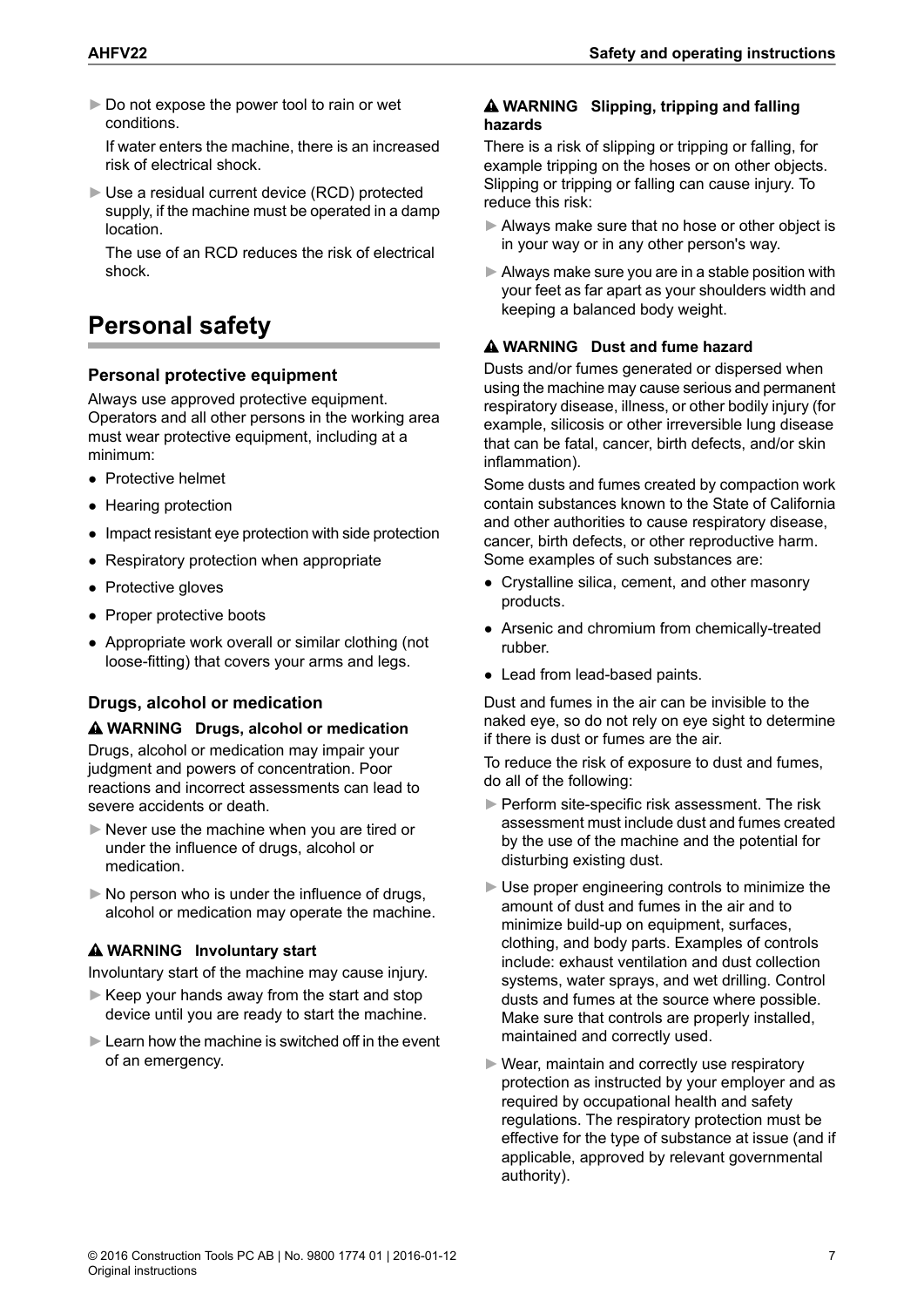- ►Work in a well ventilated area.
- $\blacktriangleright$  If the machine has an exhaust, direct the exhaust so as to reduce disturbance of dust in a dust filled environment.
- ►Operate and maintain the machine as recommended in the operating and safety instructions
- ►Wear washable or disposable protective clothes at the worksite, and shower and change into clean clothes before leaving the worksite to reduce exposure of dust and fumes to yourself, other persons, cars, homes, and other areas.
- ►Avoid eating, drinking, and using tobacco products in areas where there is dust or fumes.
- ►Wash your hands and face thoroughly as soon as possible upon leaving the exposure area, and always before eating, drinking, using tobacco products, or making contact with other persons.
- $\triangleright$  Comply with all applicable laws and regulations, including occupational health and safety regulations.
- ► Participate in air monitoring, medical examination programs, and health and safety training programs provided by your employer or trade organizations and in accordance with occupational health and safety regulations and recommendations. Consult with physicians experienced in relevant occupational medicine.
- <span id="page-7-0"></span>► Work with your employer and trade organization to reduce dust and fume exposure at the worksite and to reduce the risks. Effective health and safety programs, policies and procedures for protecting workers and others against harmful exposure to dust and fumes must be established and implemented based on advice from health and safety experts. Consult with experts.

# **Operating, precautions**

## **WARNING Incorrect usage**

An incorrect use of the machine, accessories, and insertion tools/ cutting blades can result in serious injuries or a hazardous situation.

- ► Use the machine, accessories and tools in accordance with the safety instructions.
- ► Use the machine for what it is designed for, and in the way it is intended.
- $\blacktriangleright$  Use the correct machine for the work that is going to be performed.
- ► Do not force the machine while operating.
- ► Take the working conditions into account.

### **WARNING Broken power switch**

The power switch does not control the machine. A broken power switch is dangerous and must be repaired.

- $\triangleright$  Do not use the machine if the power switch is broken and cannot be controlled.
- ► Maintain the power switch.

## **WARNING Projectiles**

Failure of the work piece, of accessories, or even of the machine itself may generate high velocity projectiles. During operating, splinters or other particles from the compacted material may become projectiles and cause personal injury by striking the operator or other persons. To reduce these risk:

- ► Use approved personal protective equipment and safety helmet, including impact resistant eye protection with side protection.
- ► Make sure that no unauthorised persons trespass into the working zone.
- ► Keep the workplace free from foreign objects.

### **WARNING Unexpected movements**

The machine is exposed to heavy strains during operation. If the machine breaks or gets stuck, there may be sudden and unexpected movement that can cause injuries.

- ► Always inspect the machine prior to use. Never use the machine if you suspect that it is damaged.
- $\blacktriangleright$  Make sure that the handle is clean and free of grease and oil.
- $\blacktriangleright$  Keep your feet away from the machine.
- $\blacktriangleright$  Never sit on the machine.
- ►Never strike or abuse the machine.
- ►Pay attention and look at what you are doing.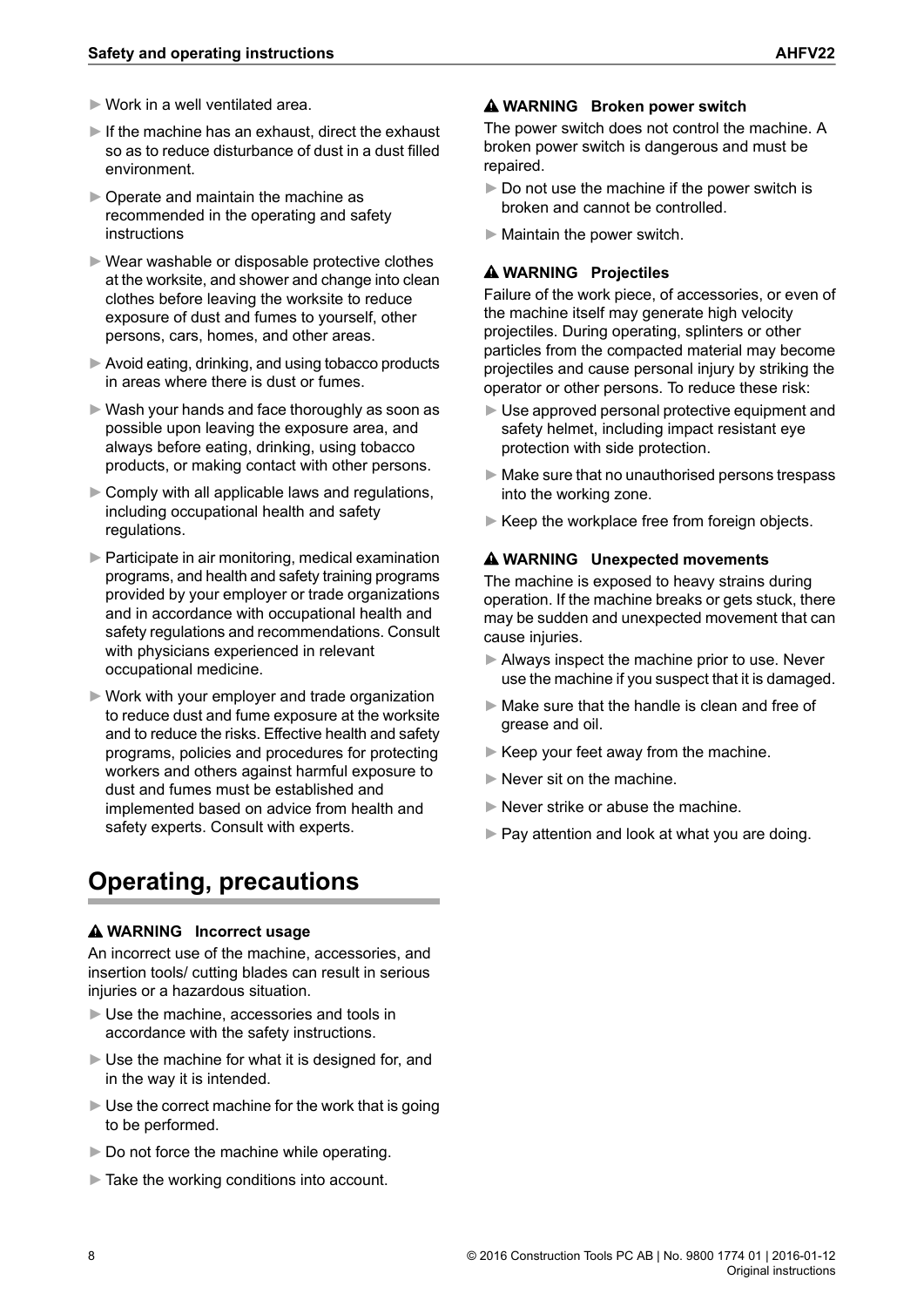## **WARNING Vibration hazards**

Normal and proper use of the machine exposes the operator to vibration. Regular and frequent exposure to vibration may cause, contribute to, or aggravate injury or disorders to the operator's fingers, hands, wrists, arms, shoulders and/or nerves and blood supply or other body parts, including debilitating and/or permanent injuries or disorders that may develop gradually over periods of weeks, months, or years. Such injuries or disorders may include damage to the blood circulatory system, damage to the nervous system, damage to joints, and possibly damage to other body structures.

If numbness, persistent recurring discomfort, burning sensation, stiffness, throbbing, tingling, pain, clumsiness, weakened grip, whitening of the skin, or other symptoms occur at any time, when operating the machine or when not operating the machine, stop operating the machine, tell your employer and seek medical attention. Continued use of the machine after the occurrence of any such symptom may increase the risk of symptoms becoming more severe and/or permanent.

Operate and maintain the machine as recommended in these instructions, to prevent an unnecessary increase in vibration.

The following may help to reduce exposure to vibration for the operator:

- $\blacktriangleright$  If the machine has vibration absorbing handles, keep them in a central position, avoid pressing the handles into the end stops.
- $\blacktriangleright$  Make sure that the machine is well-maintained and not worn out.
- $\blacktriangleright$  Immediately stop working if the machine suddenly starts to vibrate strongly. Before resuming the work, find and remove the cause of the increased vibrations.
- ► Participate in health surveillance or monitoring, medical exams and training programs offered by your employer and when required by law.
- ►When working in cold conditions wear warm clothing and keep hands warm and dry.

See the "Noise and vibration declaration statement" for the machine, including the declared vibration values. This information can be found at the end of these Safety and operating instructions.

### **WARNING Noise hazard**

High noise levels can cause permanent and disabling hearing loss and other problems such as tinnitus (ringing, buzzing, whistling, or humming in the ears). To reduce risks and prevent an unnecessary increase in noise levels:

- ► Risk assessment of these hazards and implementation of appropriate controls is essential.
- ►Operate and maintain the machine as recommended in these instructions.
- $\blacktriangleright$  If the machine has a silencer, check that it is in place and in good working condition.
- ► Always use hearing protection.

## **WARNING Accessory hazards**

Accidental engagement of accessories during maintenance or installation can cause serious injuries, when the power source is connected.

<span id="page-8-0"></span>►Never inspect, clean, install, or remove accessories while the power source is connected.

# **Maintenance, precautions**

## **WARNING Machine modification**

Any machine modification may result in bodily injuries to yourself or others.

- ► Never modify the machine. Modified machines are not covered by warranty or product liability.
- ►Always use original parts and accessories.
- ► Change damaged parts immediately.
- ► Replace worn components in good time.

## **WARNING Damaged machine parts**

Lack of maintenance will result in damaged or worn parts that can cause accidents.

- ► Check the moving parts for misalignment or binding.
- <span id="page-8-1"></span>► Check the machine for broken or, in other ways, damaged parts.

Damaged or worn parts can effect the operation of the machine.

## **Storage**

♦ Keep the machine in a safe place, out of the reach of children and locked up.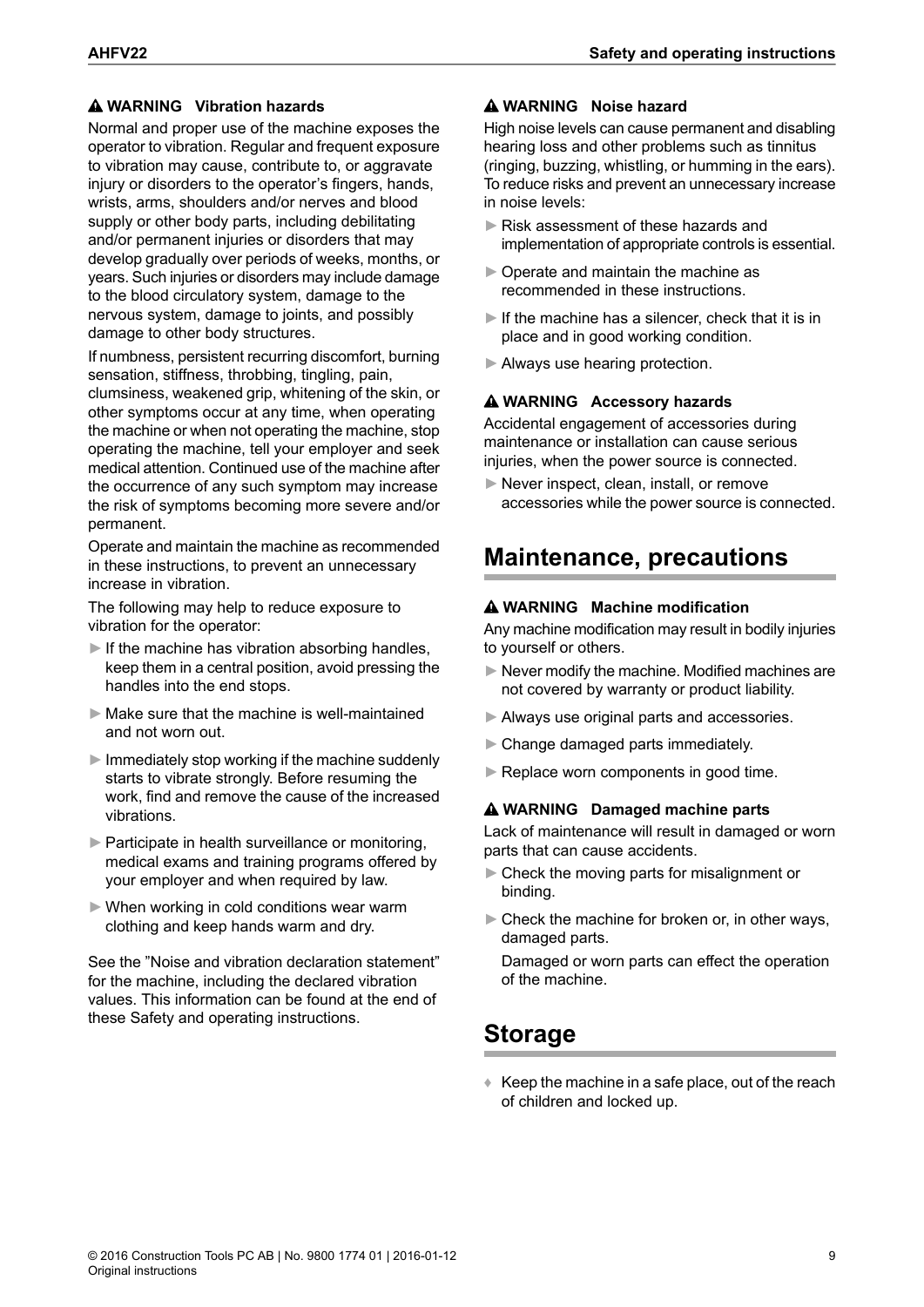# <span id="page-9-0"></span>**Overview**

**To reduce the risk of serious injury or death to yourself or others, read the Safety instructions section found on the previous pages of this manual before operating the machine.**

# <span id="page-9-1"></span>**Design and function**

AHVF is a poker with a built in frequency converter combined with an electrical poker.

<span id="page-9-2"></span>The AHFV's electronic components consist of resin moulded components, ensuring optimal protection. The assembly is located in an aluminium casing that also includes a start and stop switch.

# **Main parts**



- A. End cap
- B. Vibrator
- C. Hose
- D. LED indicator
- E. On/Off switch
- F. Control unit
- G. Data plate
- H. Rubber sleeve
- I. Electric cable with power connector

# <span id="page-9-3"></span>**Labels**

The machine is fitted with labels containing important information about personal safety and machine maintenance. The labels must be in such condition that they are easy to read. New labels can be ordered from the spare parts list.

## <span id="page-9-4"></span>**Data plate**



- A. Machine type
- <span id="page-9-5"></span>B. Product identification number
- C. The ETL symbol means that the machine is ETL-approved.

## **Wiring label**

<span id="page-9-6"></span>

## **Safety label**



- ♦ Instruction manual. The operator must read the Safety and operating instructions before operating the machine.
- ♦ Use protective gloves.
- ♦ Use ear protectors.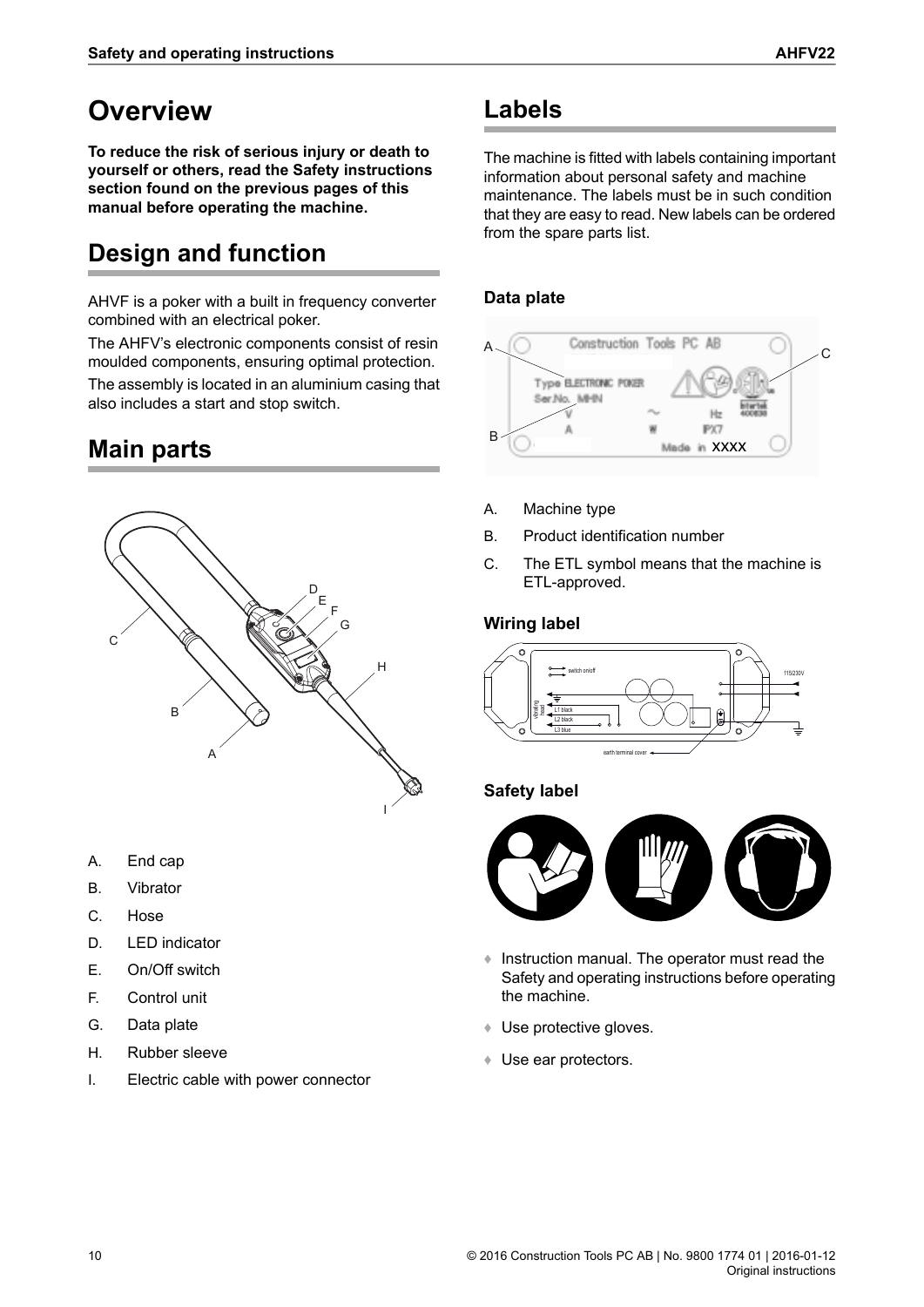# <span id="page-10-0"></span>**Operation**

# <span id="page-10-1"></span>**Preparations before vibrating**

*NOTICE* Only use the AHFV with a residual current device (RCD) protected supply.

The AHFV is an earthed class 1 device.

The RCD must have a protection for 16 amperes or greater.

<span id="page-10-2"></span>The AHFV is fitted with overheating protection. Avoid placing the device in direct sunlight, this could lead to possible stops.

## **Vibrating**

*NOTICE* Never use the poker vibrator to move the concrete sideways.

- 1. Allow the vibrator to penetrate about 15 cm (6 in.) down into the nearest lower layer to ensure that the various layers merge well with each other.
- 2. Fill the concrete evenly in the form work in 30 50 cm (12 - 19 in.) layers.



- 3. Insert the poker vibrator vertically at a distance of 8-10 times the tube diameter between insertions.
- 4. Vibrate systematically.
- 5. Slowly withdraw the vibrator to allow the concrete to refill the cavity left by the vibrator.

6. The concrete is thoroughly vibrated when the area around the vibrator turns shiny and no air bubbles rise to the surface. This will normally take about 10-20 seconds.



## <span id="page-10-3"></span>**When taking a break**

- ♦ During all breaks you must place the machine in such a way that there is no risk for it to be unintentionally started. Make sure to place the machine on the ground, so that it can not fall.
- <span id="page-10-4"></span>♦ Switch off the power supply in the event of a longer break or when leaving the workplace.

# **Maintenance**

Regular maintenance is a basic requirement for the continued safe and efficient use of the machine. Follow the maintenance instructions carefully.

- ♦ Before starting maintenance on the machine, clean it in order to avoid exposure to hazardous substances. See "Dust and fume hazard".
- Use only authorised parts. Any damage or malfunction caused by the use of unauthorised parts is not covered by warranty or product liability.
- ♦ When cleaning mechanical parts with solvent, comply with appropriate health and safety regulations and ensure there is satisfactory ventilation.
- ♦ For major service of the machine, contact the nearest authorised workshop.
- ♦ After each service, check that the machine's vibration level is normal. If not, contact the nearest authorised workshop.

The AHFV is maintenance free, except for cleaning. The converter case must be clean to get the best cooling effect.

*NOTICE* The unit contains components which have dangerously high voltages. Wait 2 minutes before any dismantling is performed.

*NOTICE* Never use high-pressure water to clean the drive unit.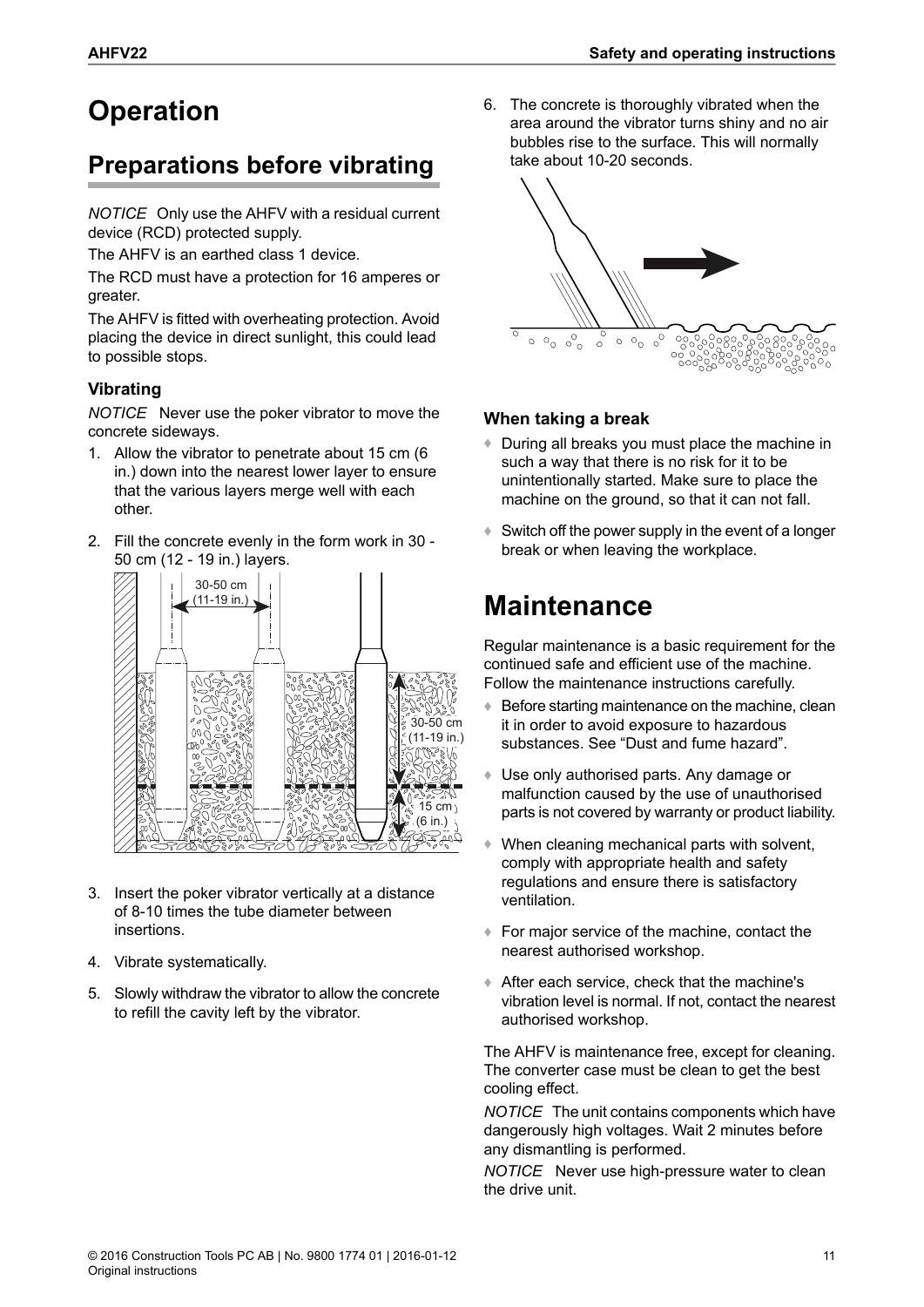### **Tripping of residual current device (RCD):**

- 1. Inspect cable and plug, replace any damaged or defective parts.
- 2. If the problem remains, replace the converter.

### **Problem with the converter:**

- 1. Press the switch to stop the converter.
- 2. Wait 30 seconds.
- 3. Press the switch to start the converter. If the converter started again, it was overloaded due to a defective mechanical part or the poker got stuck in the steel reinforcement.

#### **Inefficient vibration:**

1. With the machine unplugged and power removed, short circuit between phases on the poker side:

Disconnect the wires from the converter to the vibrating head. Measure the resistance between phases on poker side. Compare the values with those stated on the poker with the table, see below. If the values are incorrect, inspect the wiring and the tube stator. Replace the defective part.

- 2. Short circuit between phases and ground (earth): Measure the resistance between each phase and the ground (earth). If the resistance is 10 Mega ohms or less, inspect the wiring and the stator tube. Replace the defective part.
- 3. Overload:

Raise the poker from the concrete, measure the input current to the poker (see the table below for maximum values). The measurements are taken after two minutes. If the measured values do not correspond with the values stated in the table, dismantle the vibrator tube and check the mechanical parts. Replace the defective part. If the mechanical parts are correct, there is an overload in the converter. Check the input current to the poker when the poker is immersed in the concrete. Make sure that the current does not permanently exceed the ampere stated on the data plate.

4. Overheating: temperature of the converter casing is  $>60^{\circ}$ C.

This could be caused by overload or too high ambient temperature.

Wait until the temperature of the casing has decreased by 10°C, then press the on/off switch.

|        | Voltage, V | <b>Stator</b><br>resistance,<br>Ohm | Input<br>current*, A |
|--------|------------|-------------------------------------|----------------------|
| AHFV22 | 115        | 1.50                                | 5.4                  |

<span id="page-11-0"></span>\* When the poker is raised out of the concrete.

# **Vibrating head**

The vibrating head is maintenance free and lubricated with oil. When replacing the vibrating head it must be lubricated with the right amount of oil. The end cap of the vibrating head is glued and must be tightened and glued in the right way.

#### **Lubrication**

| <b>AHFV</b>               |  |         |
|---------------------------|--|---------|
| Vibrating head            |  | つつ      |
| Shell T46 oil, $cm3$ (cl) |  | 15(1.5) |

*NOTICE* Before fitting a new end cap, carefully clean the threads. Before gluing the parts together they must be perfectly dry with no oil or grease.

- 1. Apply four glue strings vertically over the end cap threads. Make sure that no glue comes inside the tube.
- 2. Tighten the end cap to the specified torque.
- 3. Let the glue polymerize for six hours before use.

|   | <b>AHFV</b>       |              |     |                    |  |
|---|-------------------|--------------|-----|--------------------|--|
|   | Vibrating<br>head | Gluing       | Nm  | Tightening torque, |  |
|   |                   |              | 22  |                    |  |
| D | End cap           | LOCTITE®638™ | 520 |                    |  |
| E | Screw             |              | 8   |                    |  |
| F | Nipple            | LOCTITE®243™ | 250 |                    |  |
| G | Thrust screw      | LOCTITE®243™ |     |                    |  |
| н | Screw             | LOCTITE®243™ |     |                    |  |

LOCTITE®243™, LOCTITE®638™ are a registrated trademark of Henkel Corporation. 243, 638 is a trademark of Henkel Corporation.



*NOTICE* Do not grease the inner shafts too extensively. Greasing too much can cause overload of the electric drive unit and trip the circuit breaker. Run the unit for two minutes continuously to distribute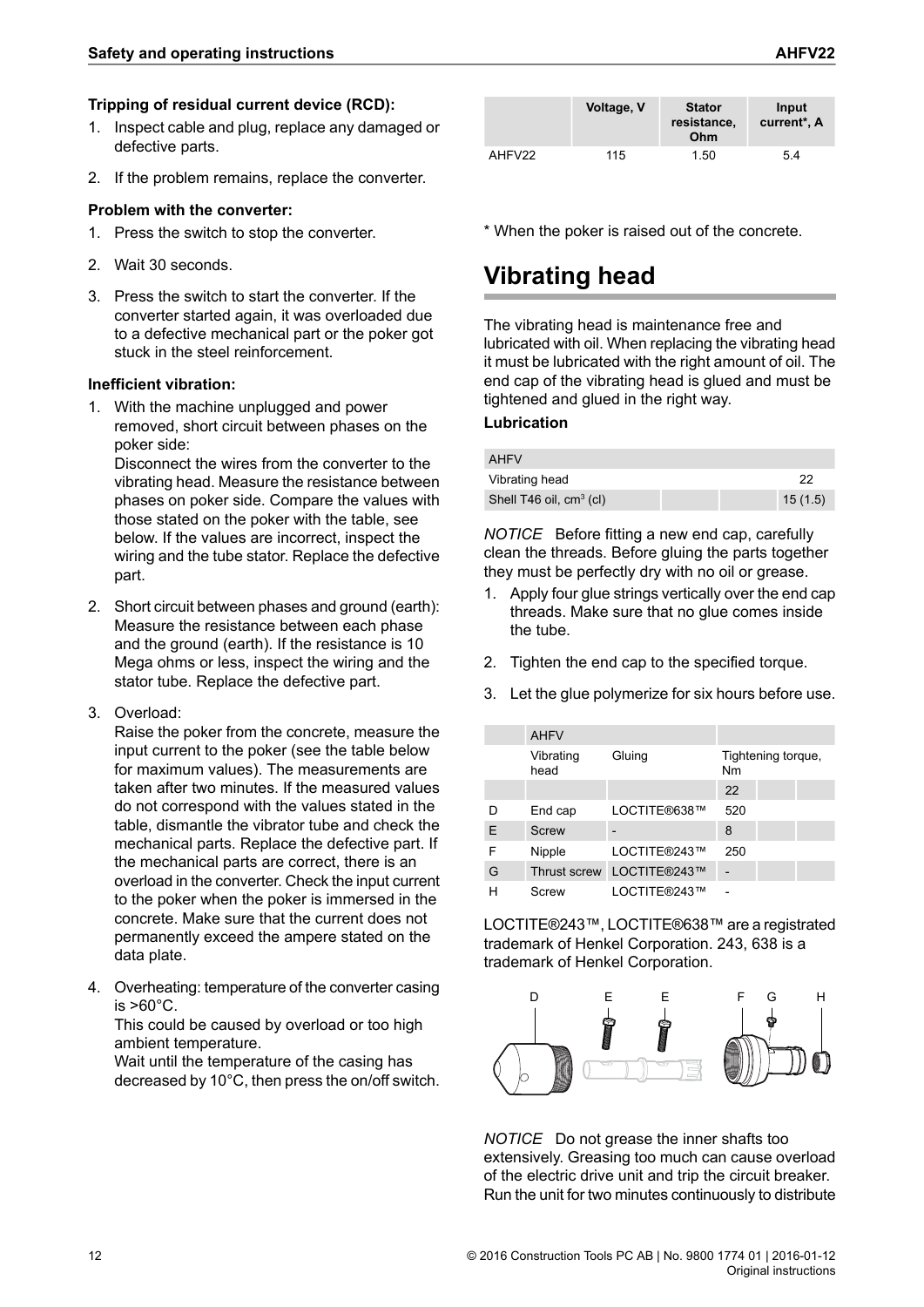<span id="page-12-0"></span>the grease in the flexible shaft before immersion in the concrete.

# **Connecting the vibrating head**

- 1. Connect the ground (earth) wire on the poker nipple. Use LOCTITE®243™ to glue the screw on the poker.
- 2. Use connectors and thermo-insulation to connect the wires to the poker stator.
- 3. Slide the red hose over the wires and place the hose close to the poker gland.
- 4. Fix the hose on the poker nipple by using a clamp.
- 5. Slide the wires inside the converter casing, through the gland.
- 6. Fasten the nut and fit the hose over the converter casing nipple and fix it with a clamp.
- 7. Use new connectors to connect the wires in the converter.
- 8. Fit the cover to the converter.

LOCTITE®243™ is a registered trademark of Henkel Corporation. 243 is a trademark of Henkel Corporation.

# <span id="page-12-1"></span>**Vibrating element AHFV22**

### **Disassembly**

1. Unscrew the end cap (A) from the stator tube (B) (left hand thread). The stator is glued inside the tube.



- 2. Unscrew the nut (C) (right hand thread), and remove the flexible sheathing (D) and the rubber gasket (E).
- 3. Unscrew the nipple (F) (right hand thread).



4. Use a suitable rod and a mallet to gently press the rotor (G) through the bearing holder (H). After the removal of the bearing holder (H), remove the eccentrics (I) and the eccentrics screws (J). The bearing (K) can be removed after the eccentrics have been removed.



## **Assembly**

- 1. Assemble the vibrating element in the reverse order. Clean all parts before the assembly.
- 2. Replace the damaged parts and the O-rings systematically.
- 3. Fill the vibrating element with oil. (See the section Lubrication for information about type and amount of oil.)

*NOTICE* Carefully clean the threads on the end cap and the tube before gluing with LOCTITE®638™ . The threads must be perfectly clean and contain no residues of oil or dust.

LOCTITE is a registered trademark of Henkel Corporation. 638 is a trademark of Henkel Corporation.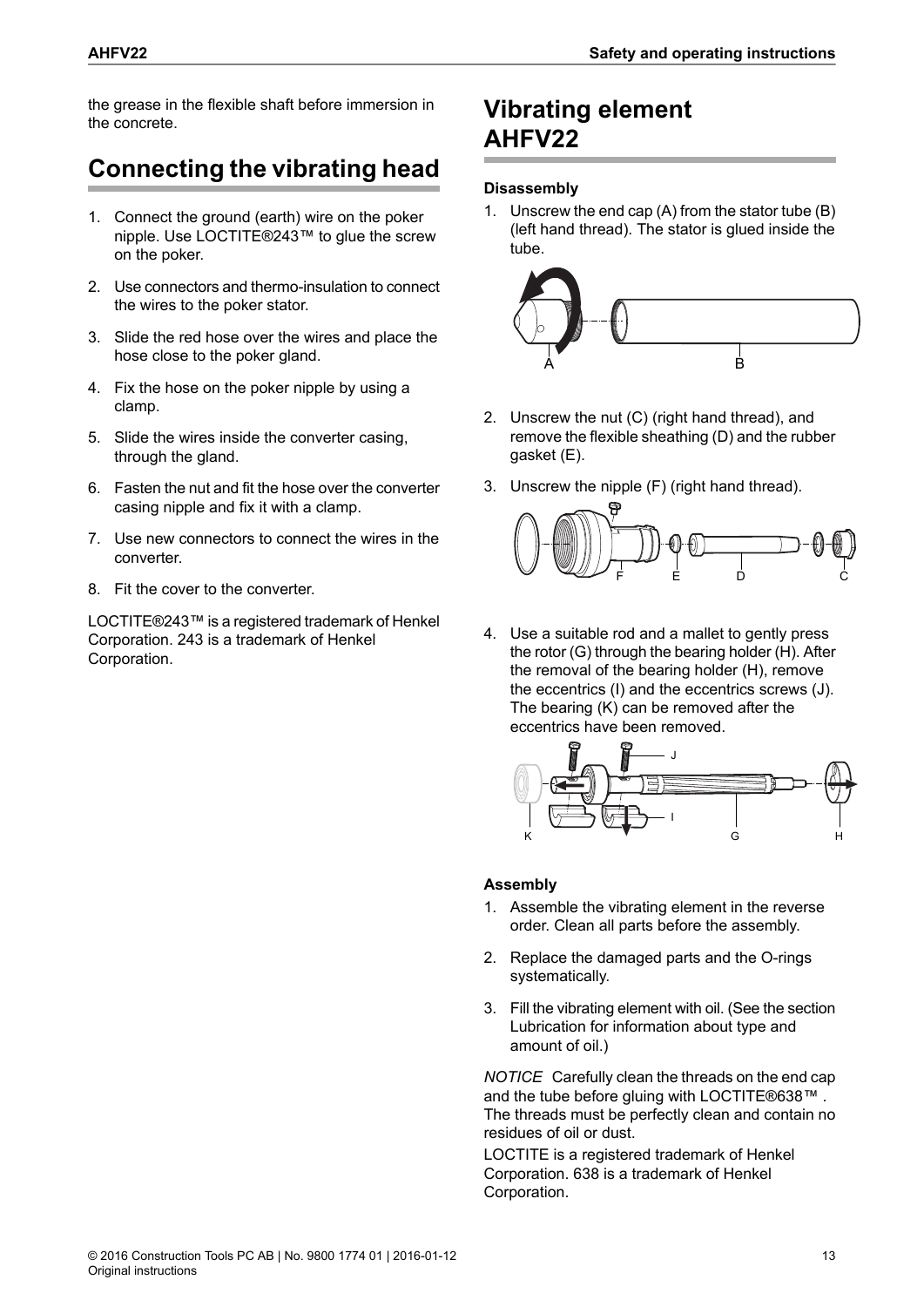# <span id="page-13-0"></span>**Disconnecting the vibrating head**

- 1. Disconnect the AHFV from the power socket.
- 2. Cut the clamp that holds the wires on the converter side.
- 3. Remove the cover from the converter.
- 4. Cut the three connector wires and unscrew the ground (earth) wire.
- 5. Pull the hose from the converter side and unscrew the nut from the casing.
- 6. Put the vibrating element in a tube vice and clamp it.
- 7. Cut the clamp that holds the wires on the poker side, then pull the red hose until the connectors appear.
- 8. Cut the thermo-insulation and disconnect the terminals.
- <span id="page-13-1"></span>9. Disconnect the ground (earth) wire from the nipple.

# **Storage**

- ♦ Clean the machine properly before storage, in order to avoid hazardous substances. See section "Dust and fume hazard".
- <span id="page-13-2"></span>♦ Always store the machine in a dry place.
- ♦ Keep the machine in a safe place, out of the reach of children and locked up.

# **Disposal**

A used machine must be treated and disposed in such way that the greatest possible portion of the material can be recycled and any negative influence on the environment is kept as low as possible, and in accordance with local restrictions.

Always send used filters and drained oil remnants to environmentally correct disposal.



The electronic and electrical devices may contain potentially hazardous substances. Do not dispose of them in the nature. Dispose them according to local laws and regulations for the country of use. According to the European directives 2002/95/EC and 2002/96/EC.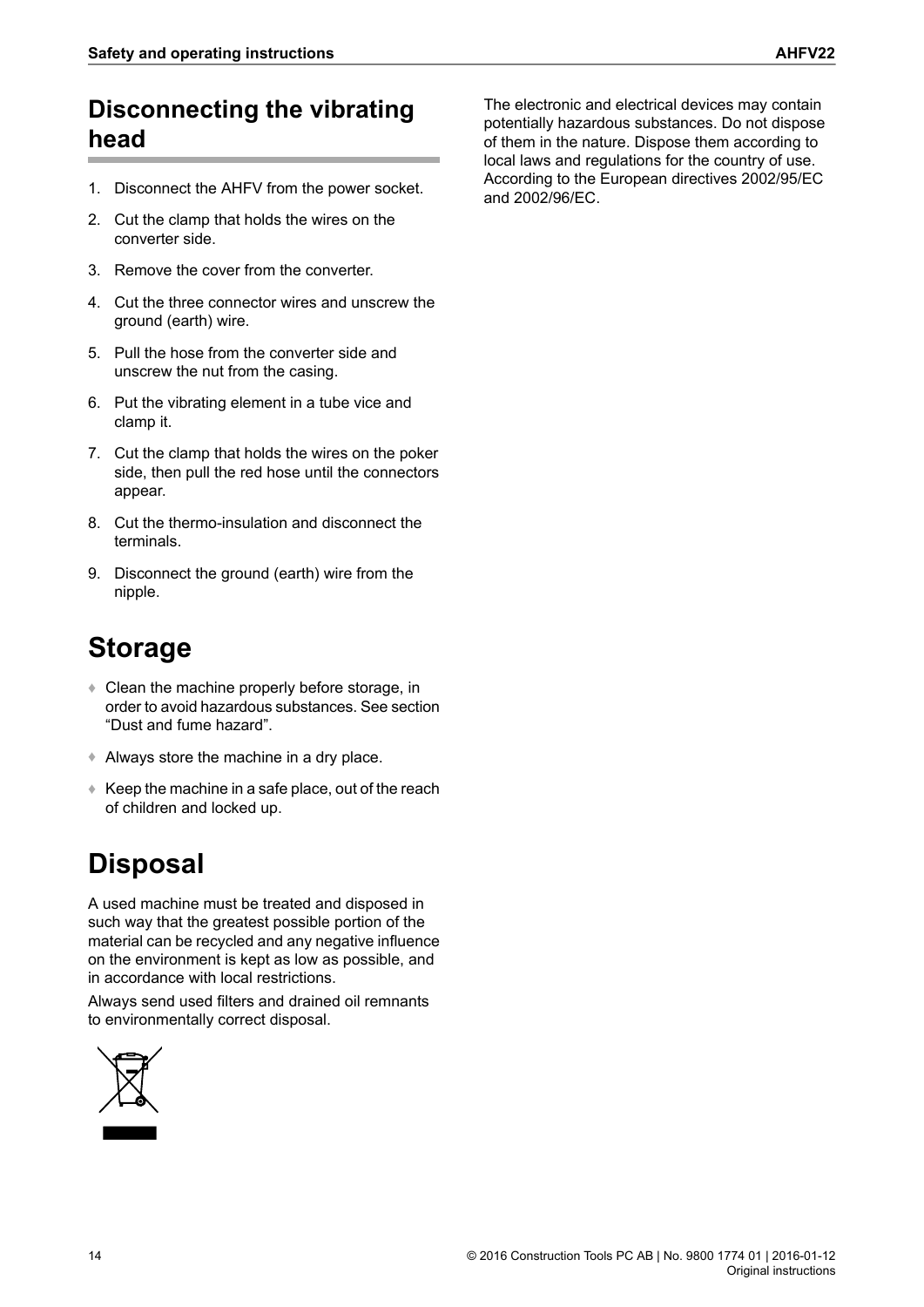# <span id="page-14-0"></span>**Troubleshooting**

| Problem                                                                        | Cause                                     | <b>Solution</b>                                                                     |
|--------------------------------------------------------------------------------|-------------------------------------------|-------------------------------------------------------------------------------------|
| The AHFV stops during operation.                                               | The RCD breaker has detected a fault.     | Check the cables or converter. Replace the<br>cable or converter.                   |
| The AHFV stops during operation.<br>fault.<br>operating in concrete or rebar). | The AHFV microprocessor has detected a    | Check for short circuit between the phases<br>on the poker side.                    |
|                                                                                | The internal vibrator is overloaded (when | Check for short circuit between the phases<br>and (ground) earth on the poker side. |
|                                                                                |                                           | Overload.                                                                           |
|                                                                                |                                           |                                                                                     |

Overheating. This can occur when the temperature of the cover casing is too high >60°C (140°F)



| <b>LED status</b>       | <b>AHFV status</b>                                                                                                          | <b>Action</b>                                                                                      |
|-------------------------|-----------------------------------------------------------------------------------------------------------------------------|----------------------------------------------------------------------------------------------------|
| Steady green.           | No fault.<br>Connected to the power source.                                                                                 | $\overline{\phantom{a}}$                                                                           |
| Flashing green.         | Work in progress.<br>Limitation of current.                                                                                 | Check if the vibrating head is blocked or<br>overloaded.                                           |
| Flashing red.           | Converter box is overheating.<br>Vibrating head is overheating.                                                             | Let the converter or vibrating head cool down<br>for a few minutes then try to restart the poker.  |
| Flashing green and red. | Overvoltage or undervoltage.                                                                                                | Check the voltage of the power source.                                                             |
| Steady red.             | Overload.<br>Short circuit between phases.<br>Insulation fault in the vibrating head.<br>Internal problem in the converter. | Check the converter and vibrator head for<br>damage. If necessary send the poker to a<br>workshop. |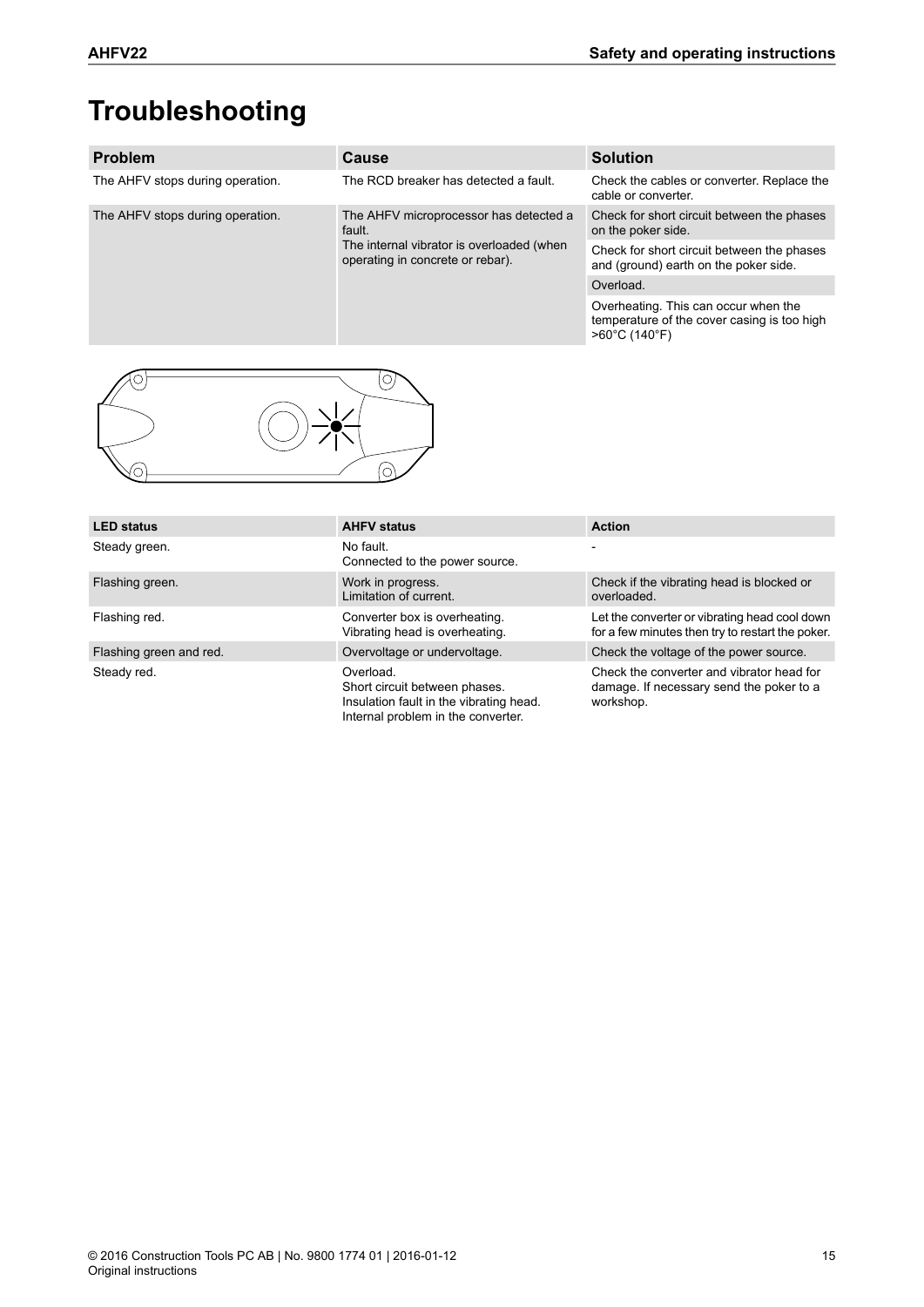# <span id="page-15-0"></span>**Technical data**

# <span id="page-15-1"></span>**Machine data AHFV**

|                                                                   | <b>AHFV</b>    |
|-------------------------------------------------------------------|----------------|
|                                                                   | 22             |
| Voltage, (V)                                                      | <b>115V</b>    |
| Phases                                                            |                |
| Frequency, (Hz)                                                   | 50/60          |
| Power, (W)                                                        | 1,170          |
| Amperage, (A) 230V/115V                                           | 6.4/12.8       |
| Protection                                                        | IPX7           |
| Speed at full load, r.p.m.                                        | 12,000         |
| Cable length, m (ft)                                              | 15(49.2)       |
| Weighted effective acceleration uncertainty (K) m/s <sup>2*</sup> | 5.87<br>(1.00) |

<span id="page-15-2"></span>\* Weighted effective acceleration measured in water at 2 meter (6.56 ft.) from the end of the poker according to EN ISO 5349.

# **Noise and vibration declaration statement**

Guaranteed sound power level **Lwa** according to EN ISO 3744 in accordance with directive 2000/14/EC.

Sound pressure level **Lpa** according to EN ISO 11203.

Vibration value determined according to EN ISO 20643, EN ISO 5349-2. See table "Noise and vibration data" for the values etc.

These declared values were obtained by laboratory type testing in accordance with the stated directive or standards and are suitable for comparison with the declared values of other machines tested in accordance with the same directive or standards. These declared values are not suitable for use in risk assessments and values measured in individual work places may be higher. The actual exposure values and risk of harm experienced by an individual user are unique and depend upon the way the user works, in what material the machine is used, as well as upon the exposure time and the physical condition of the user, and the condition of the machine.

We, Construction Tools PC AB, cannot be held liable for the consequences of using the declared values, instead of values reflecting the actual exposure, in an individual risk assessment in a work place situation over which we have no control.

<span id="page-15-3"></span>This machine may cause hand-arm vibration syndrome if its use is not adequately managed. An EU guide to managing hand-arm vibration can be found at http://www.humanvibration.com/humanvibration/EU/VIBGUIDE.html We recommend a programme of health surveillance to detect early symptoms which may relate to vibration exposure, so that management procedures can be modified to help prevent future impairment.

# **Noise data**

|             | <b>Noise</b>       |                        |
|-------------|--------------------|------------------------|
|             |                    | <b>Declared values</b> |
|             |                    | <b>Sound pressure</b>  |
|             | <b>EN ISO 3744</b> |                        |
| <b>Type</b> | LpA                | <b>LwA</b>             |
| AHFV22      | 83                 | 94                     |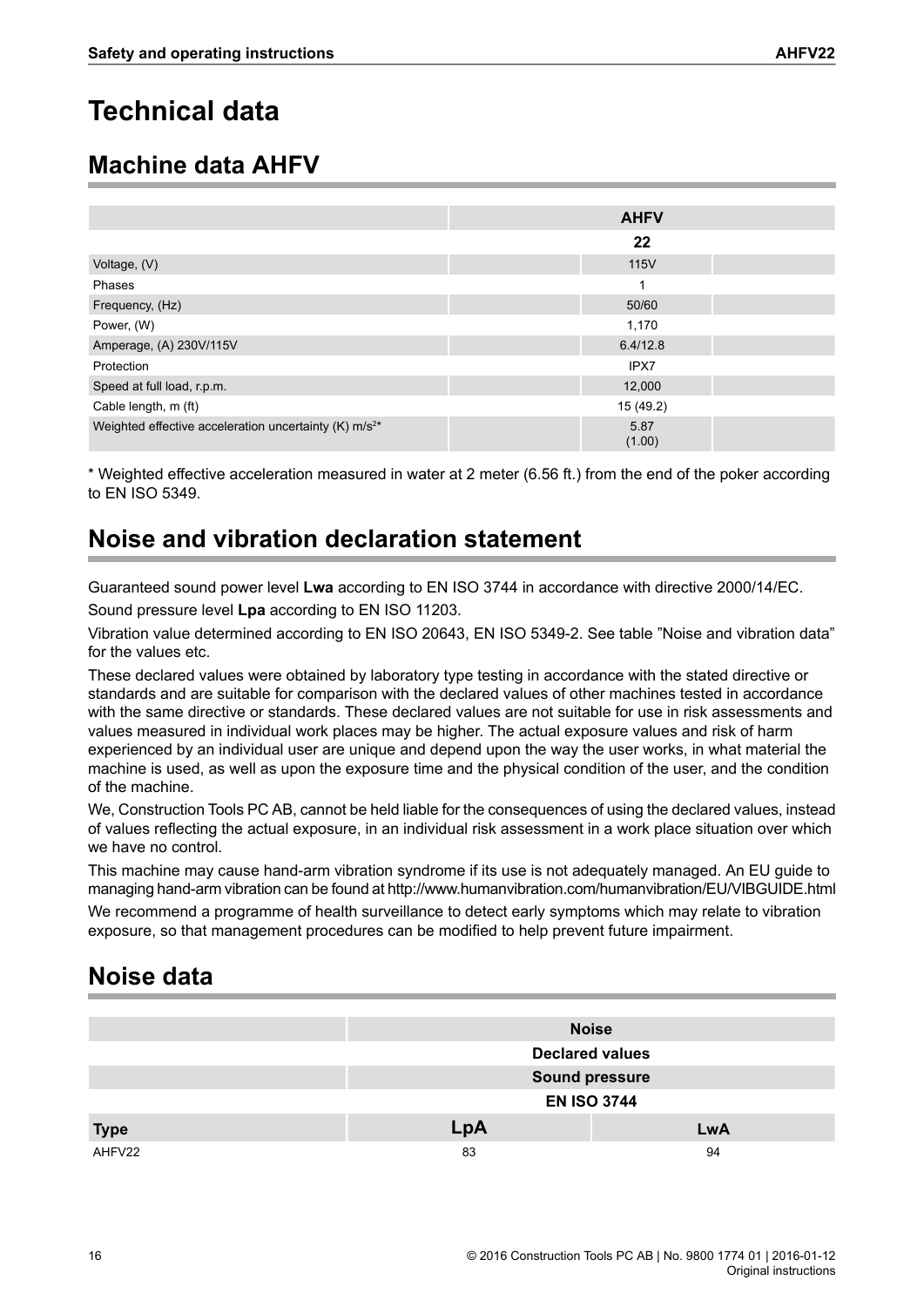<span id="page-16-0"></span>Noise level measured in air at 1m from the poker according to EN ISO 3744. Uncertainty: ± 3dB

# **Weights and dimensions AHFV**

|                                                            | <b>AHFV</b>                                        |  |
|------------------------------------------------------------|----------------------------------------------------|--|
|                                                            | 22                                                 |  |
| Converter weight, kg (lbs)                                 | 2.8(6.17)                                          |  |
| Operating weight, kg (lbs)                                 | 15.9 (35.05)                                       |  |
| Dimensions of converter:<br>$L \times W \times H$ mm (in.) | 300 x 103 x 80<br>$(11.8 \times 4.05 \times 3.14)$ |  |
| Tube diameter, mm (in.)                                    | 56 (2.20)                                          |  |
| Tube length, m (ft)                                        | 3.80(12.46)                                        |  |
| Tube weight, kg (lbs)                                      | 5.1(11.2)                                          |  |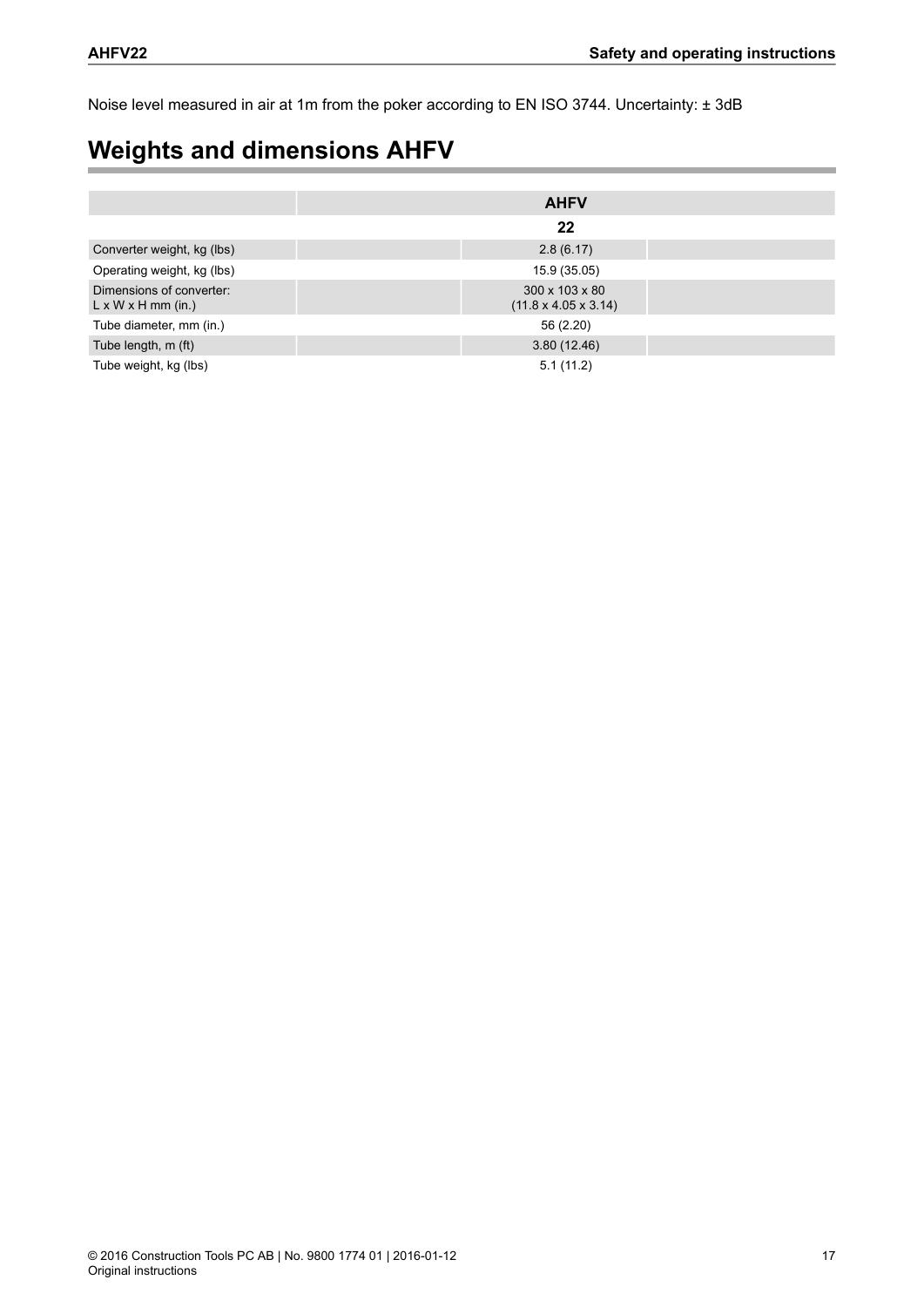# <span id="page-17-0"></span>**EC Declaration of Conformity**

# <span id="page-17-1"></span>**EC Declaration of Conformity**

We, Construction Tools PC AB, hereby declare that the machines listed below conform to the provisions of EC Directive 2006/42/EC (Machinery Directive), 2006/95/EC (Low voltage), 2004/108/EC (EMC), 2002/96/EC, 2011/65/EU RoHS 2, and the harmonised standards mentioned below.

| <b>Type</b> | Input power (kW) | Speed at full load (min-1) | Weight(kg) |
|-------------|------------------|----------------------------|------------|
| AHFV22      |                  | 12.000                     | 15.9       |

### **Following harmonised standards were applied:**

- ♦ EN 60745-1
- ♦ EN 60745-2-12:2006
- ♦ EN 12649

## **Technical Documentation authorised representative:**

Peter Karlsson Construction Tools PC AB Box 703 391 27 Kalmar Sweden **Vice President Design and Development:** Erik Sigfridsson

## **Manufacturer:**

Construction Tools PC AB Box 703 391 27 Kalmar Sweden **Place and date:** Kalmar, 2016-01-12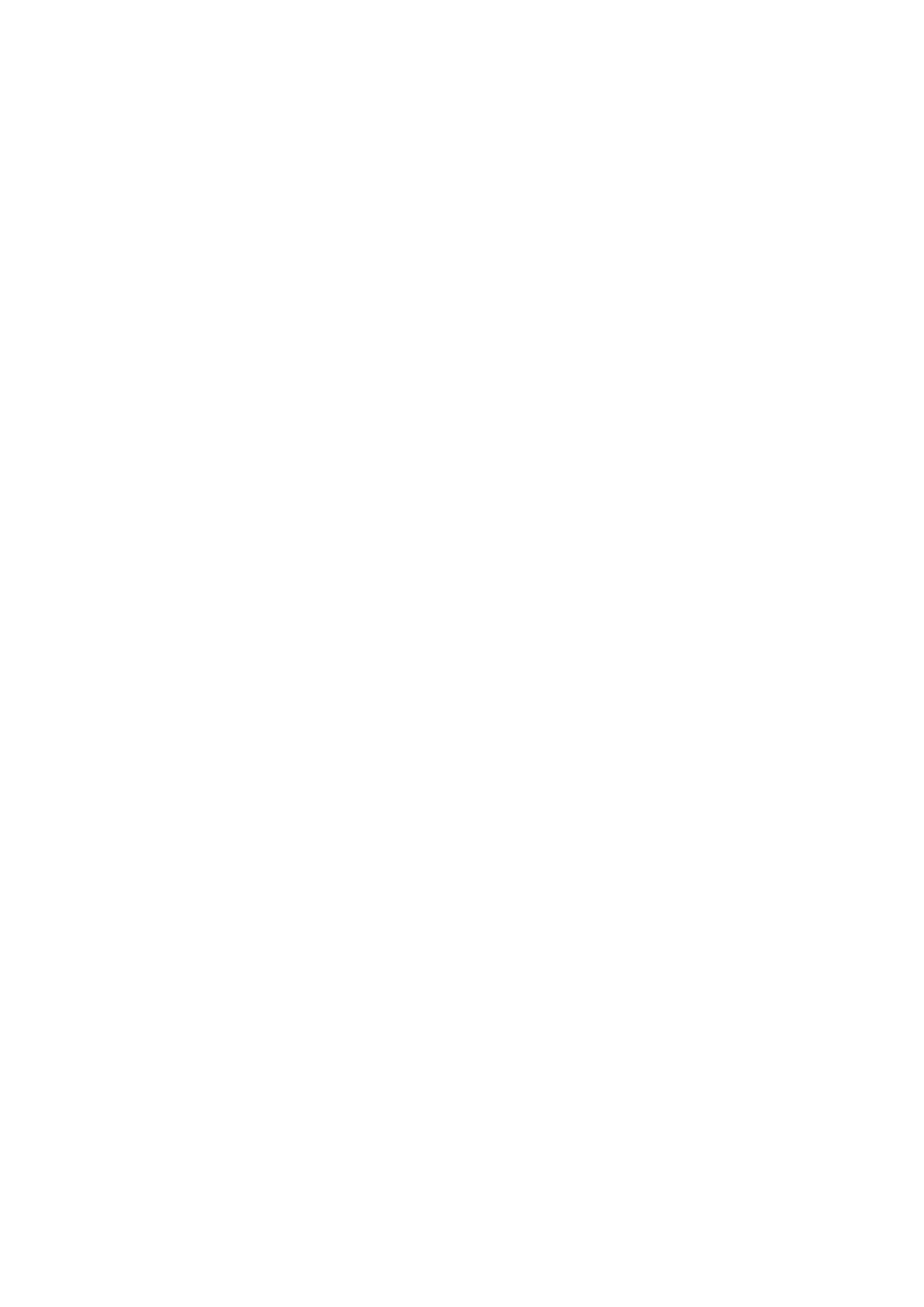Any unauthorized use or copying of the contents or any part thereof is prohibited. This applies in particular to trademarks, model denominations, part numbers, and drawings.

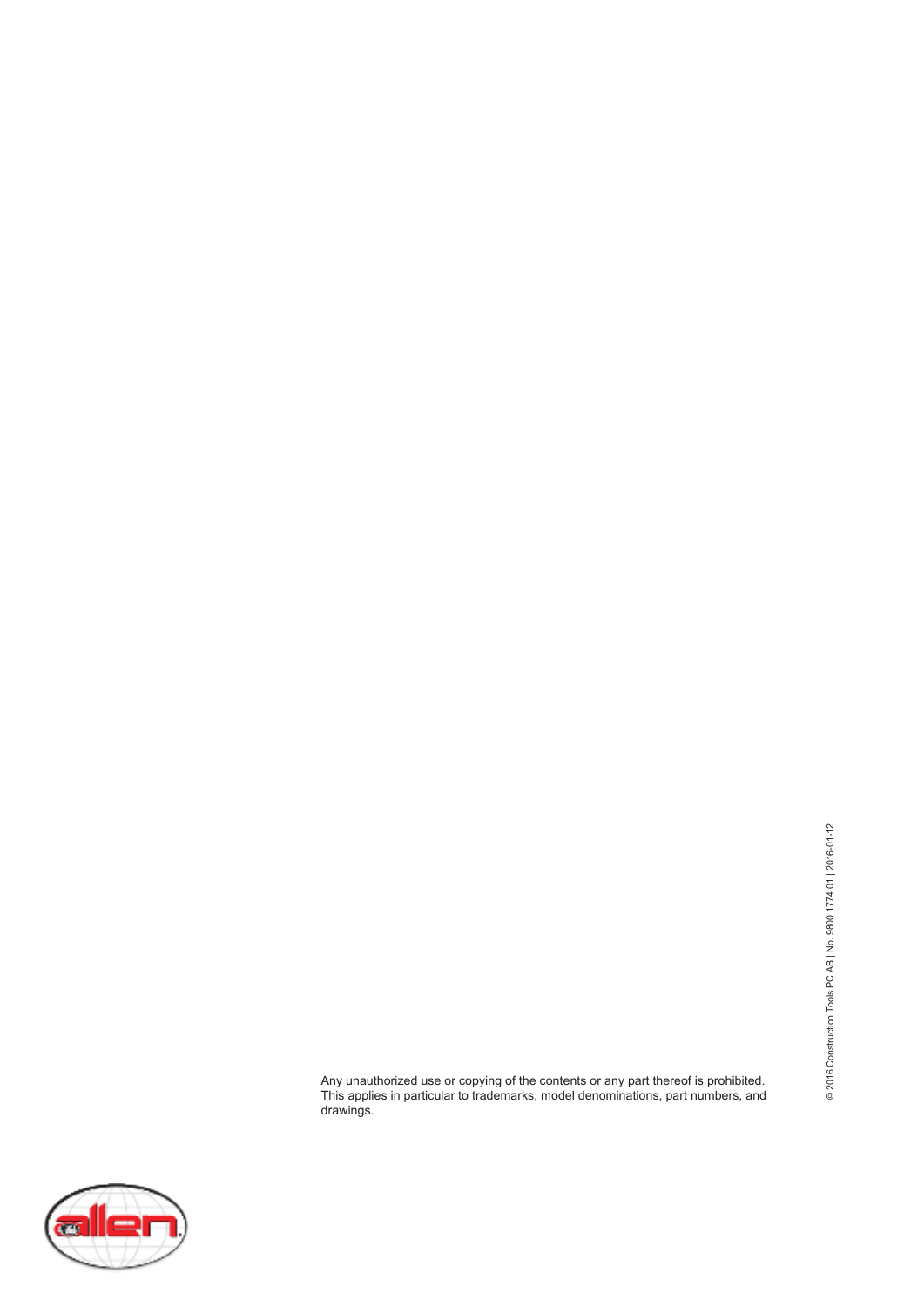# **Spare parts list Poker vibrators**

AHFV22



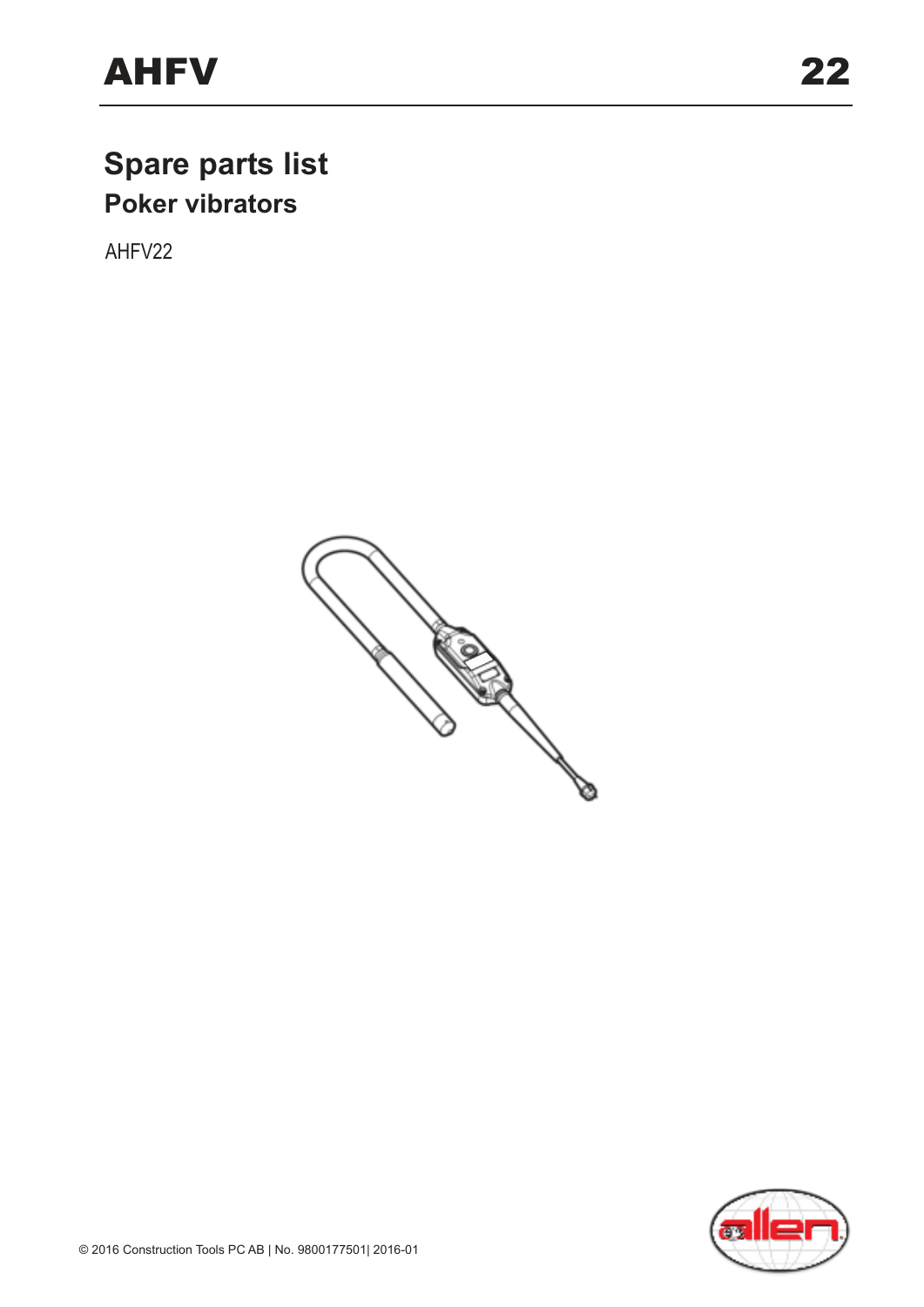# **General information**

This spare parts list applies to the following:

| <b>Part number</b> | <b>Description</b> |
|--------------------|--------------------|
| 4812052105         | AHFV22             |
|                    |                    |

Use only authorized parts. Any damage or malfunction caused by the use of unauthorized parts is not covered by Warranty or Product Liability. Any unauthorized use or copying of the contents or any part thereof is prohibited. This applies in particular to trademarks, model denominations, part numbers, and drawings.

#### **Instructions for use**

This spare parts list contains no safety regulations and is merely intended to assist in the ordering of spare parts.

For information about operating, servicing, or repairing, the relevant Safety and operating instructions must be consulted at all costs.

Please observe the safety instructions listed in the relevant Safety and operating instructions!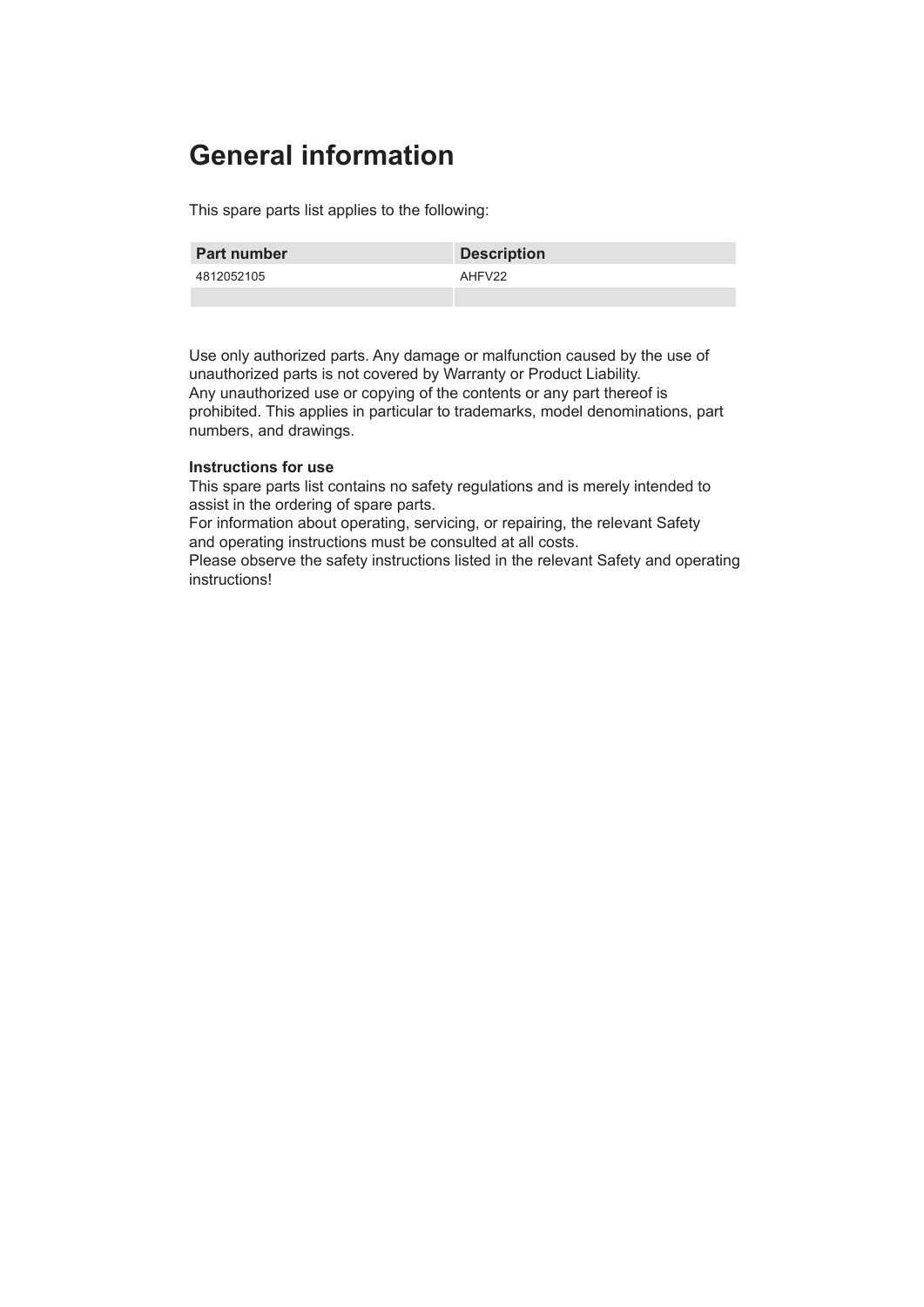**Spare parts list** AHFV22 Vibrating elements list Vibrating element for AHFV22 11

 1 4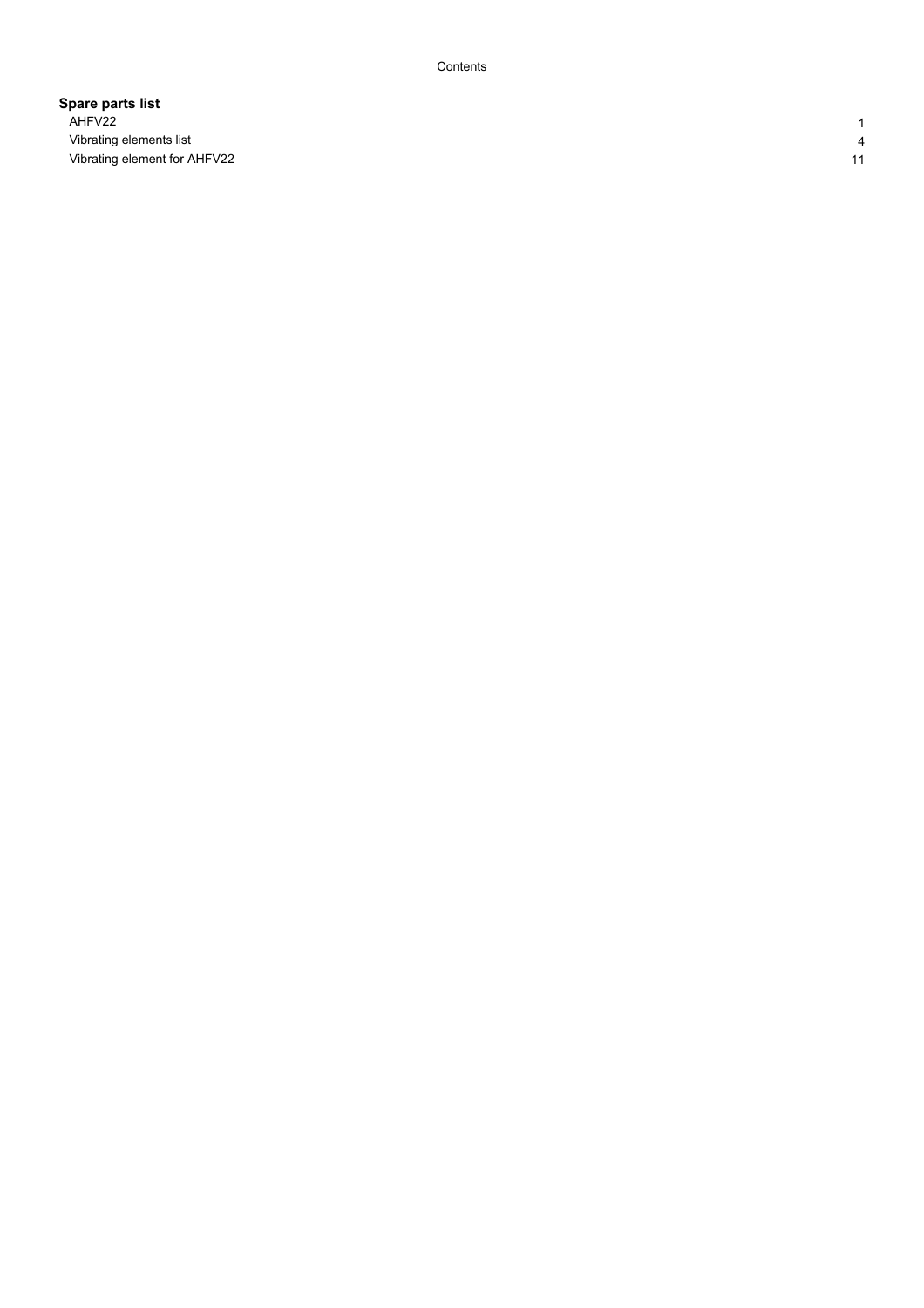## **Spare parts list** AHFV22

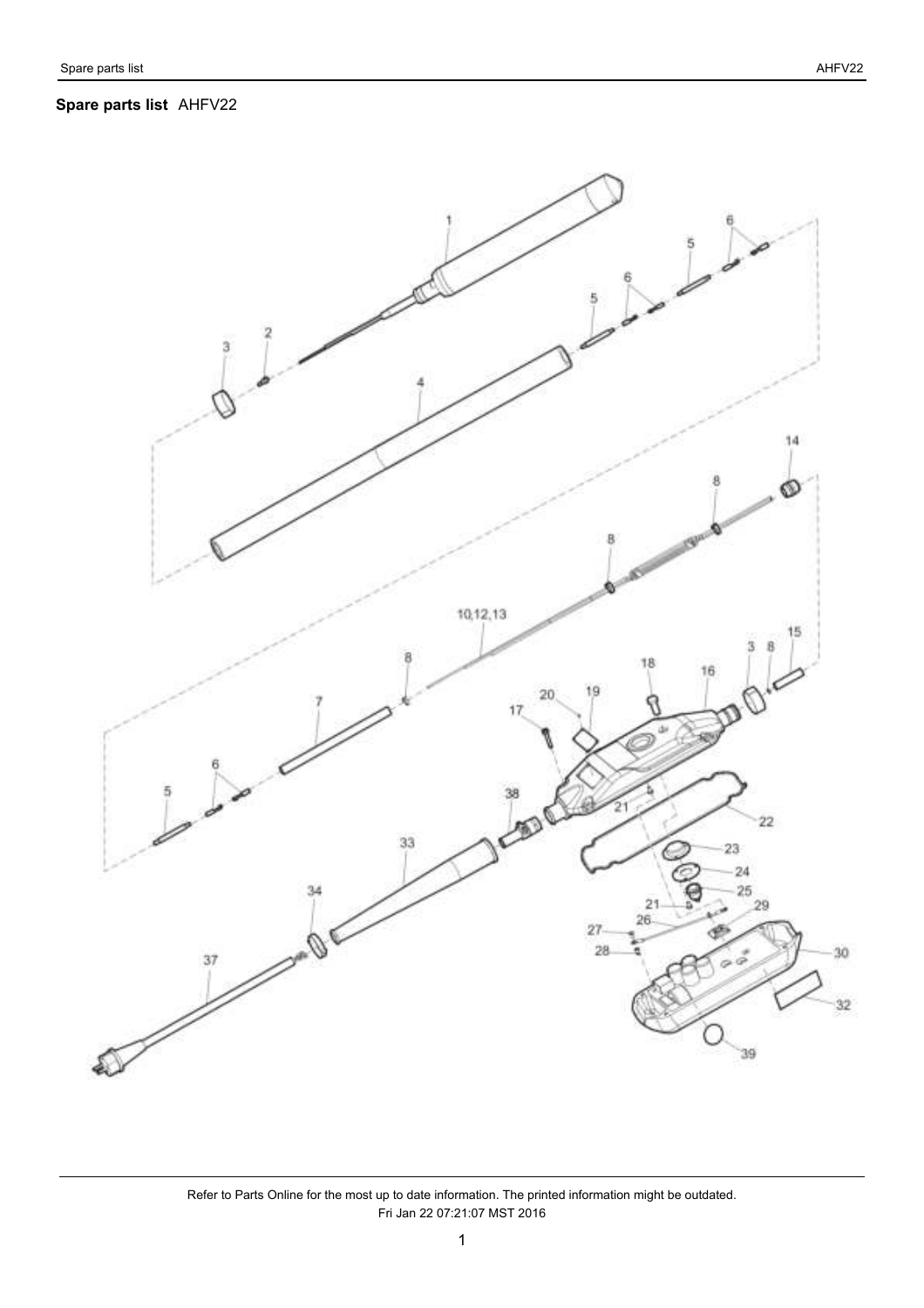| Item             | Part No.                 | Name                                              | Qty            | L           |
|------------------|--------------------------|---------------------------------------------------|----------------|-------------|
| $\mathbf{1}$     | $\overline{\phantom{a}}$ | Vibrating element                                 | $\mathbf{1}$   | A           |
| $\overline{2}$   | 4700187013               | Terminal                                          | $\mathbf{1}$   |             |
| 3                | 4700184354               | Clamp                                             | $\sqrt{2}$     |             |
| 4                | 4700366152               | Hose                                              | 1              | B           |
| 5                | 4700110164               | Thermo insulating                                 | $\sqrt{3}$     |             |
| 6                | 1088018002               | Splicing sleeve                                   | 3              |             |
| $\boldsymbol{7}$ | 4700101697               | Hose                                              | $\mathbf{1}$   | $\mathsf C$ |
| 8                | 4700186016               | Clamp                                             | $\overline{7}$ |             |
| 10               | 4812050794               | Wire                                              | $\mathbf{1}$   | Ε           |
| 11               | 4700900061               | Wire                                              | 1              | F           |
| 13               | 4812050795               | Wire                                              | $\mathbf{1}$   | Н           |
| 14               | 4700368683               | Stuffing box                                      | 1              |             |
| 15               | 4700107996               | Hose                                              | $\mathbf{1}$   | L           |
| 16               | 4812050789               | Cover                                             | 1              |             |
| 17               | 4812050608               | Screw M5 x 30 mm (DIN 7500C)                      | 4              |             |
| 18               | 4812050606               | Eye piece                                         | 1              | J           |
| 19               | $\overline{\phantom{a}}$ | Data plate                                        | $\mathbf{1}$   |             |
| 20               | $\overline{\phantom{a}}$ | Rivet                                             | 4              |             |
| 21               | 4812050607               | Screw M4 x 8 mm (DIN 7500C)                       | 4              |             |
| 22               | 4812050727               | O-ring 233 x 3 mm, 9.17 x 0.12 in. NBR (70 shore) | 1              |             |
| 23               | 4812050603               | Rubber membrane                                   | $\mathbf{1}$   |             |
| 24               | 4812050604               | Plate                                             | 1              |             |
| 25               | 4812050605               | Switch                                            | $\mathbf{1}$   |             |
| 26               | 4812051449               | Wire                                              | 1              |             |
| 27               | 4700185914               | Screw                                             | $\mathbf{1}$   |             |
| 28               | 4700960065               | Spade                                             | $\mathbf{1}$   |             |
| 29               | 4812050792               | Adhesive cable clip                               | $\mathbf{1}$   |             |
| $30\,$           | 4812050602               | Electronic unit                                   | $\mathbf{1}$   |             |
| $32\,$           | 4812051220               | Safety label                                      | $\mathbf{1}$   | L           |
| $33\,$           | 4700107829               | Flexible sheeting                                 | $\mathbf{1}$   |             |
| $34\,$           | 4700102392               | Clamp                                             | $\mathbf{1}$   |             |
| $37\,$           | 4812050797               | Cable with plug                                   | $\mathbf{1}$   | $\circ$     |
| $38\,$           | 4812050483               | Gland                                             | $\mathbf{1}$   |             |
| 39               | 4812098429               | Label                                             | $\mathbf{1}$   | $\sf P$     |

Comments for Page: AHFV22

### (L)OCAL REMARKS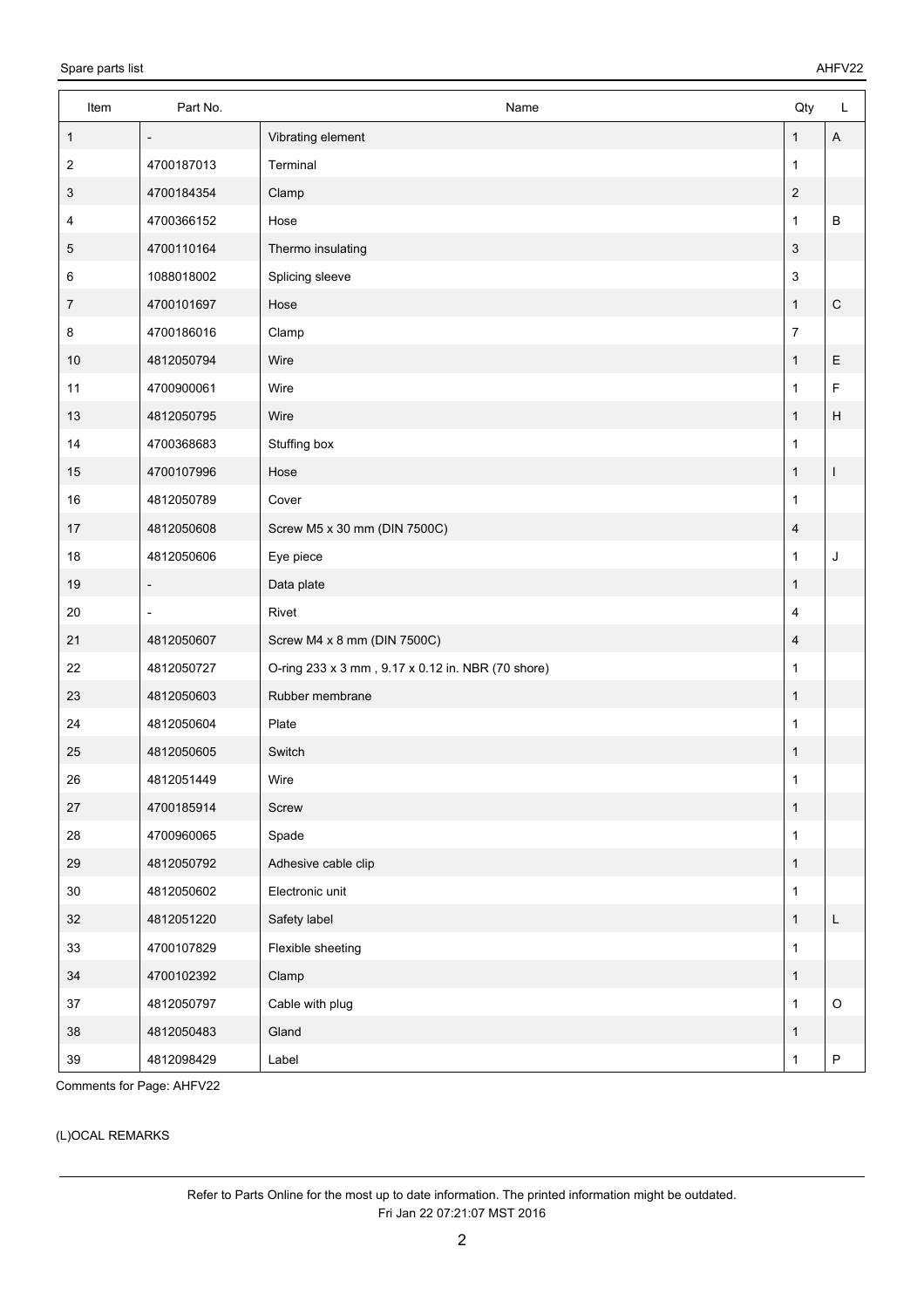A | See the separate table.

B | L = 5 m (16.40 ft.) Sold by meter. Exact length must be ordered.

 $C$  | L = 0.55 m (22 in.) Sold by meter.

E | Length = 2 x 6 m (2 x 19.68 ft.) Only for AHFV16 115 V cETLus,AHFV19 115 V cETLus, AHFV22 115V cETLus. Sold by meter. Exact length must be ordered.

F | Length = 6.5 m (21.32 ft.) Sold by meter. Exact length must be ordered.

H | Length = 6 m (19.68 ft.) Only for AHFV16 115 V cETLus, AHFV19 115 V cETLus, AHFV22 115V cETLus. Sold by meter. Exact length must be ordered.

 $I | L = 0.05$  m (2 in.) Sold by meter.

J | Glue LOCTITE®495™

L |"Safety gear label"

O | Only for AHFV16 115 V cETLus,AHFV19 115 V cETLus, AHFV22 115V cETLus.

P | High voltage test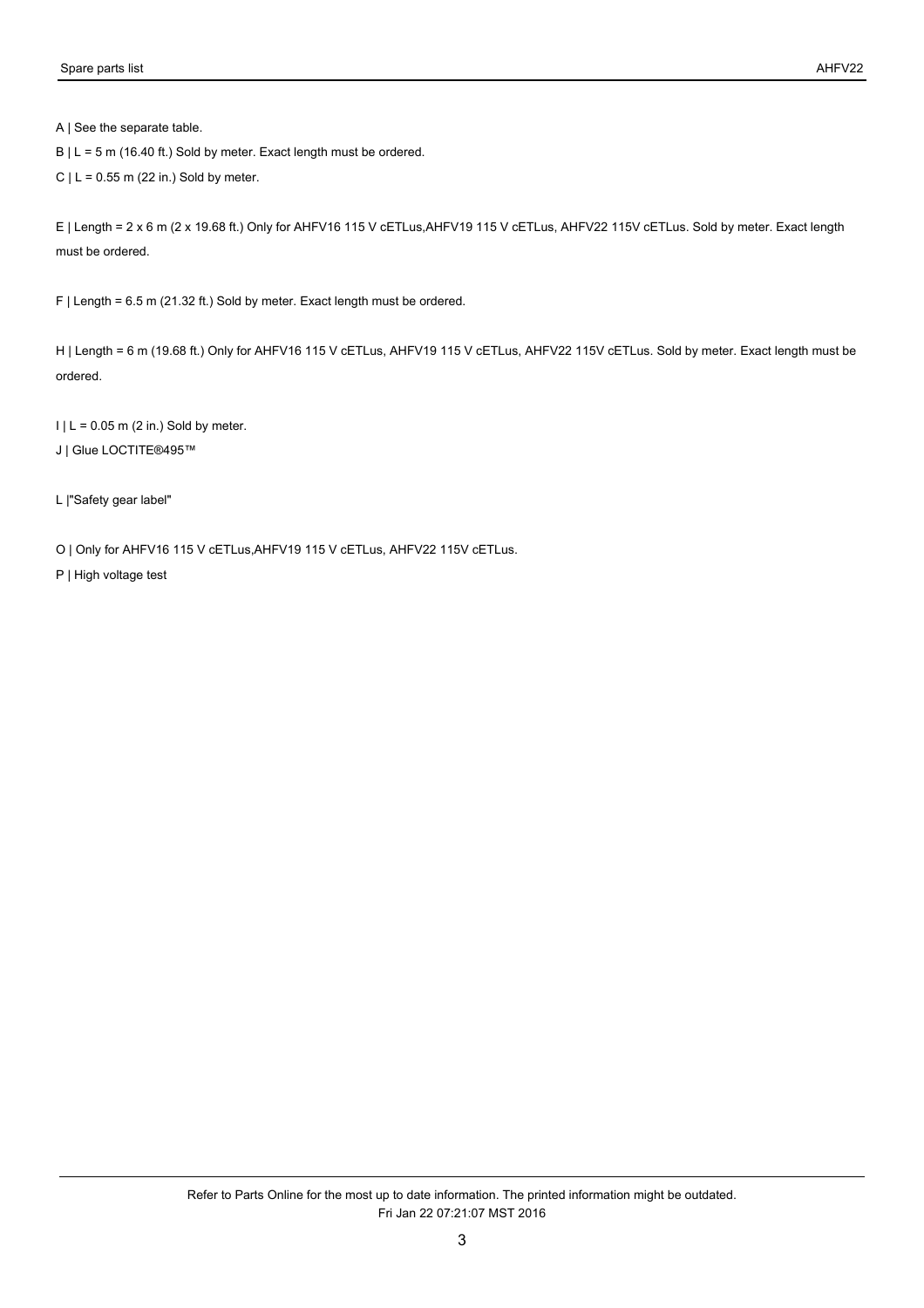# This page intentionally left blank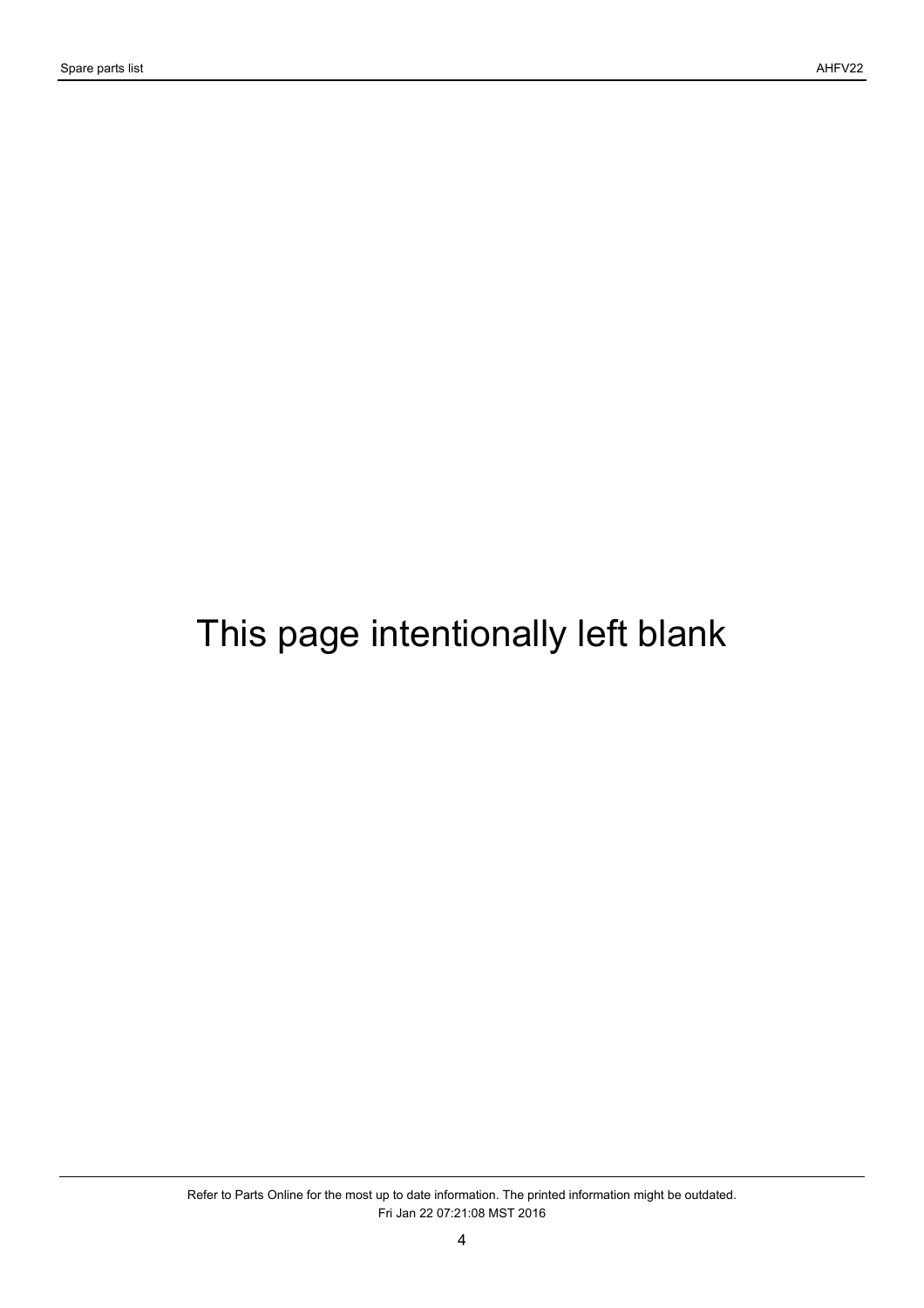**Spare parts list** Vibrating elements list

NO EXPLODED VIEW **AVAILABLE** FOR THIS BOM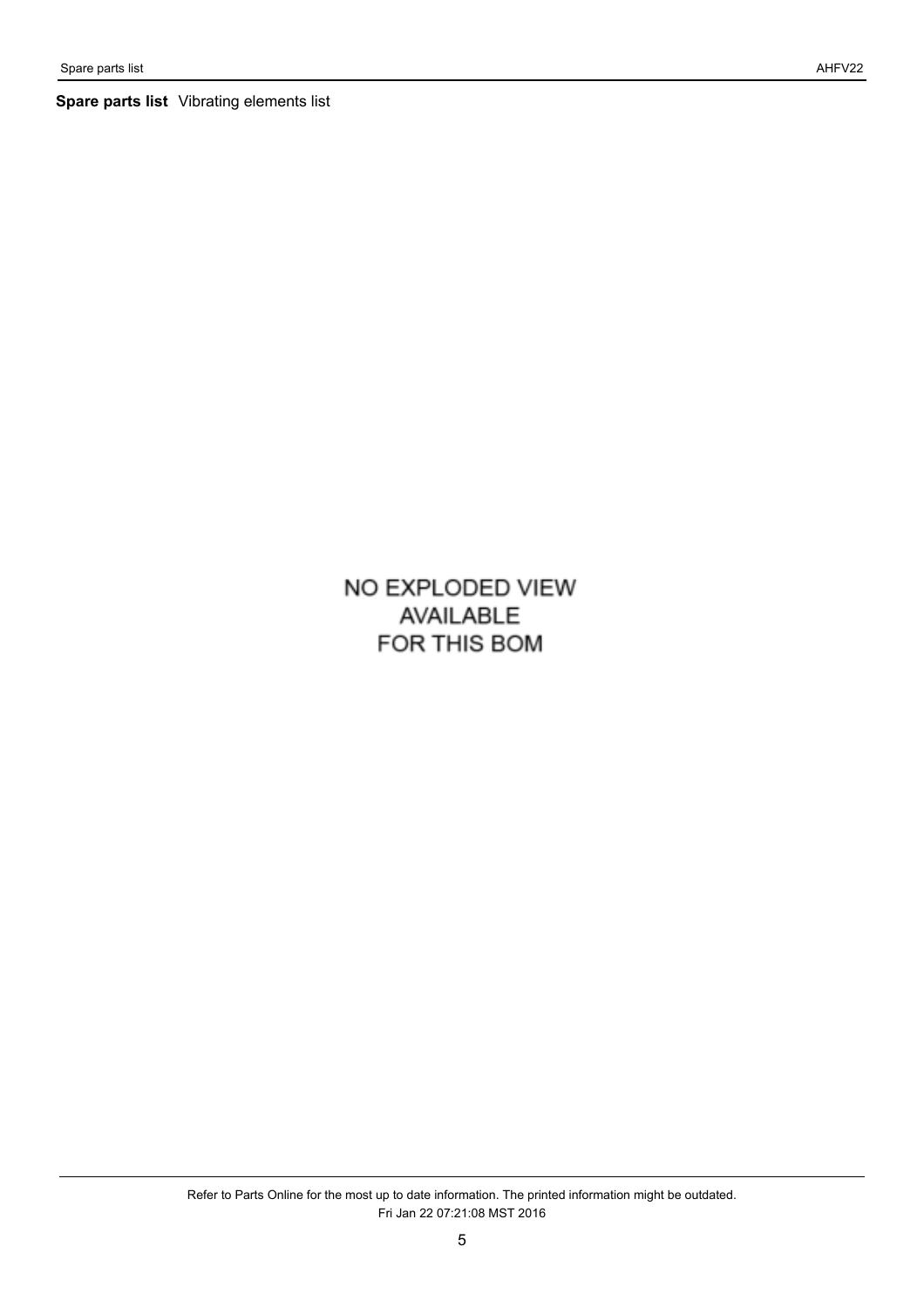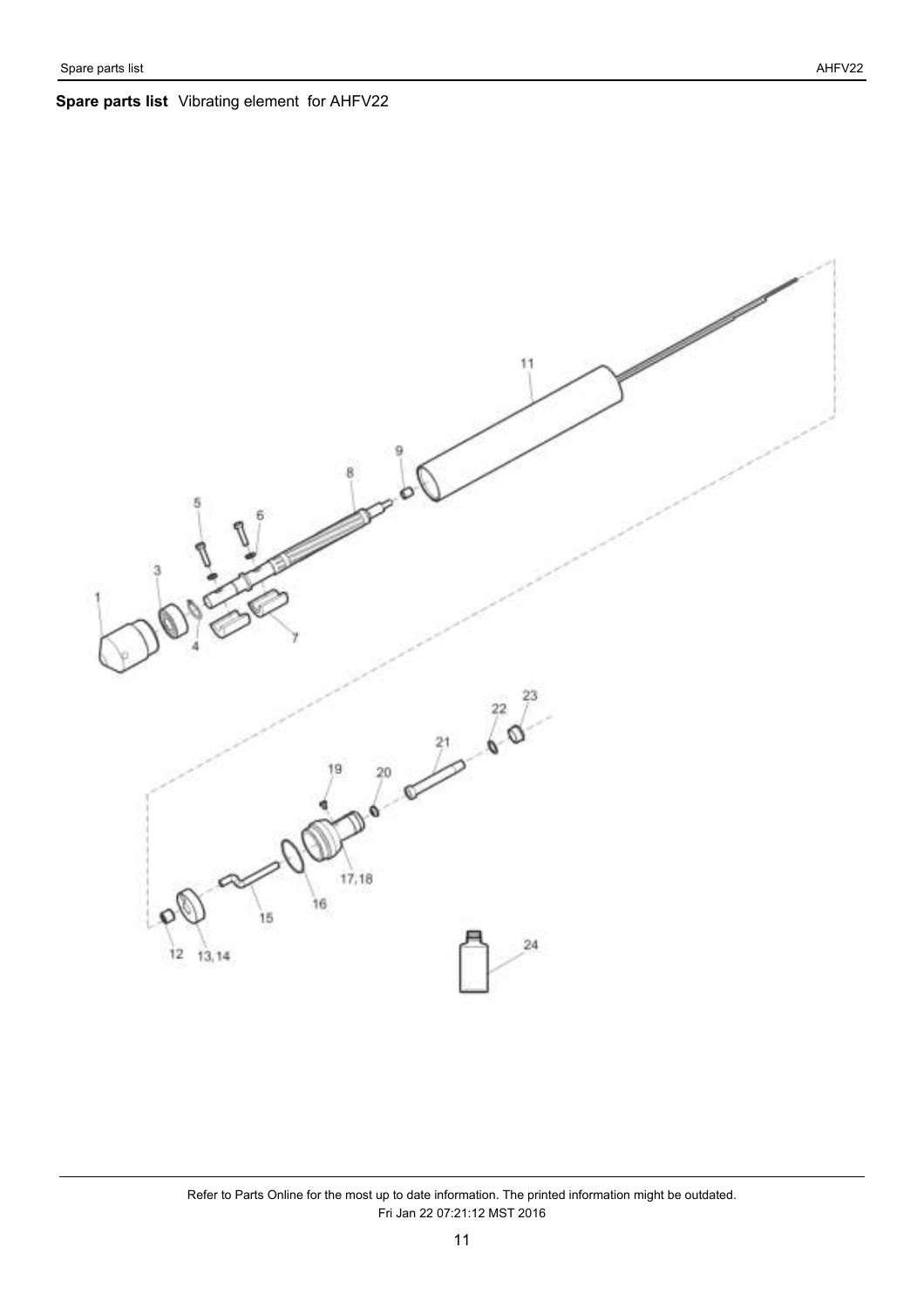| Item                      | Part No.                 | Name                                             | Qty              | L           |
|---------------------------|--------------------------|--------------------------------------------------|------------------|-------------|
| $\mathbf{1}$              | 4700186802               | End cap                                          | $\mathbf{1}$     |             |
| $\ensuremath{\mathsf{3}}$ | 4700186810               | Bearing                                          | $\mathbf{1}$     |             |
| 4                         | 4700183339               | Snap ring                                        | $\mathbf{1}$     |             |
| 5                         | 4700500015               | Hex. screw                                       | $\overline{c}$   |             |
| 6                         | 4700367897               | Washer                                           | $\overline{2}$   |             |
| 7                         | 4700368597               | Eccentric                                        | $\boldsymbol{2}$ |             |
| 8                         | 4700186809               | Rotor                                            | $\mathbf{1}$     |             |
| 9                         | 4700182473               | Ring                                             | 1                |             |
| 11                        | 4812050749               | Stator tube                                      | $\mathbf{1}$     | $\mathsf C$ |
| 12                        | 4700182472               | Bearing                                          | $\mathbf{1}$     |             |
| 13                        | 4700137628               | Bearing holder                                   | $\mathbf{1}$     |             |
| 14                        | 4812050751               | Bearing holder                                   | $\mathbf{1}$     |             |
| 15                        | 4700183321               | Hose                                             | $\mathbf{1}$     |             |
| 16                        | 4700160015               | O-ring                                           | 1                |             |
| 17                        | 4700137627               | Nipple                                           | $\mathbf{1}$     |             |
| 18                        | 4812050752               | Nipple                                           | 1                |             |
| 19                        | 4700181862               | Screw                                            | $\mathbf{1}$     |             |
| 20                        | 4700186799               | Gasket                                           | 1                |             |
| 21                        | 4700186842               | Flexible sheating                                | $\mathbf{1}$     |             |
| 22                        | 4700186273               | Thrusting                                        | $\mathbf{1}$     |             |
| 23                        | 4700186262               | Thrust screw                                     | $\mathbf{1}$     |             |
| 24                        | $\overline{\phantom{0}}$ | Oil, Shell Tellus T46, 0.015 litre, 0.004 gallon | $\mathbf{1}$     |             |

Comments for Page: Vibrating element for AHFV22

### (L)OCAL REMARKS

C | 110 V